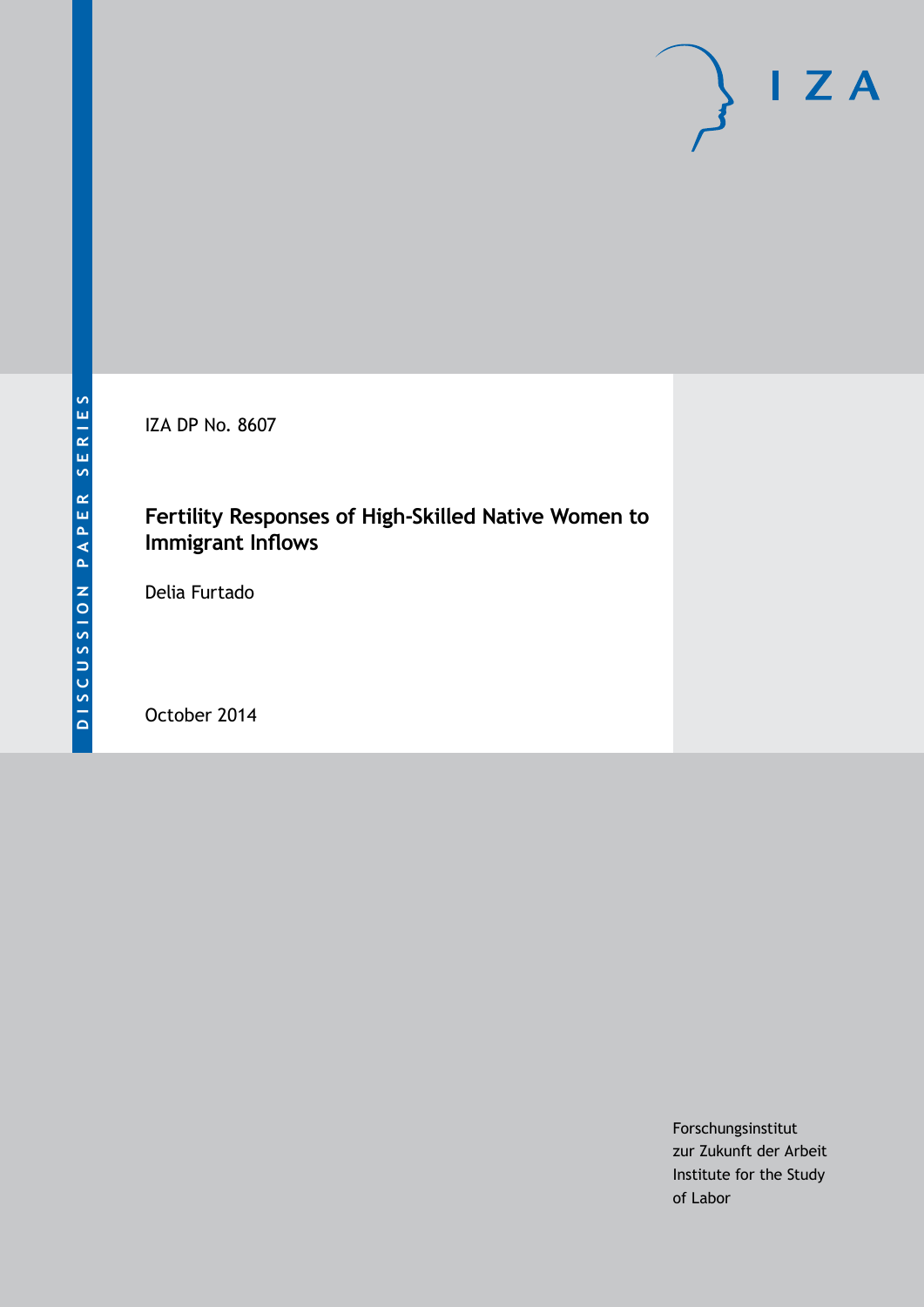# **Fertility Responses of High-Skilled Native Women to Immigrant Inflows**

**Delia Furtado**

*University of Connecticut and IZA*

Discussion Paper No. 8607 October 2014

IZA

P.O. Box 7240 53072 Bonn Germany

Phone: +49-228-3894-0 Fax: +49-228-3894-180 E-mail: [iza@iza.org](mailto:iza@iza.org)

Any opinions expressed here are those of the author(s) and not those of IZA. Research published in this series may include views on policy, but the institute itself takes no institutional policy positions. The IZA research network is committed to the IZA Guiding Principles of Research Integrity.

The Institute for the Study of Labor (IZA) in Bonn is a local and virtual international research center and a place of communication between science, politics and business. IZA is an independent nonprofit organization supported by Deutsche Post Foundation. The center is associated with the University of Bonn and offers a stimulating research environment through its international network, workshops and conferences, data service, project support, research visits and doctoral program. IZA engages in (i) original and internationally competitive research in all fields of labor economics, (ii) development of policy concepts, and (iii) dissemination of research results and concepts to the interested public.

IZA Discussion Papers often represent preliminary work and are circulated to encourage discussion. Citation of such a paper should account for its provisional character. A revised version may be available directly from the author.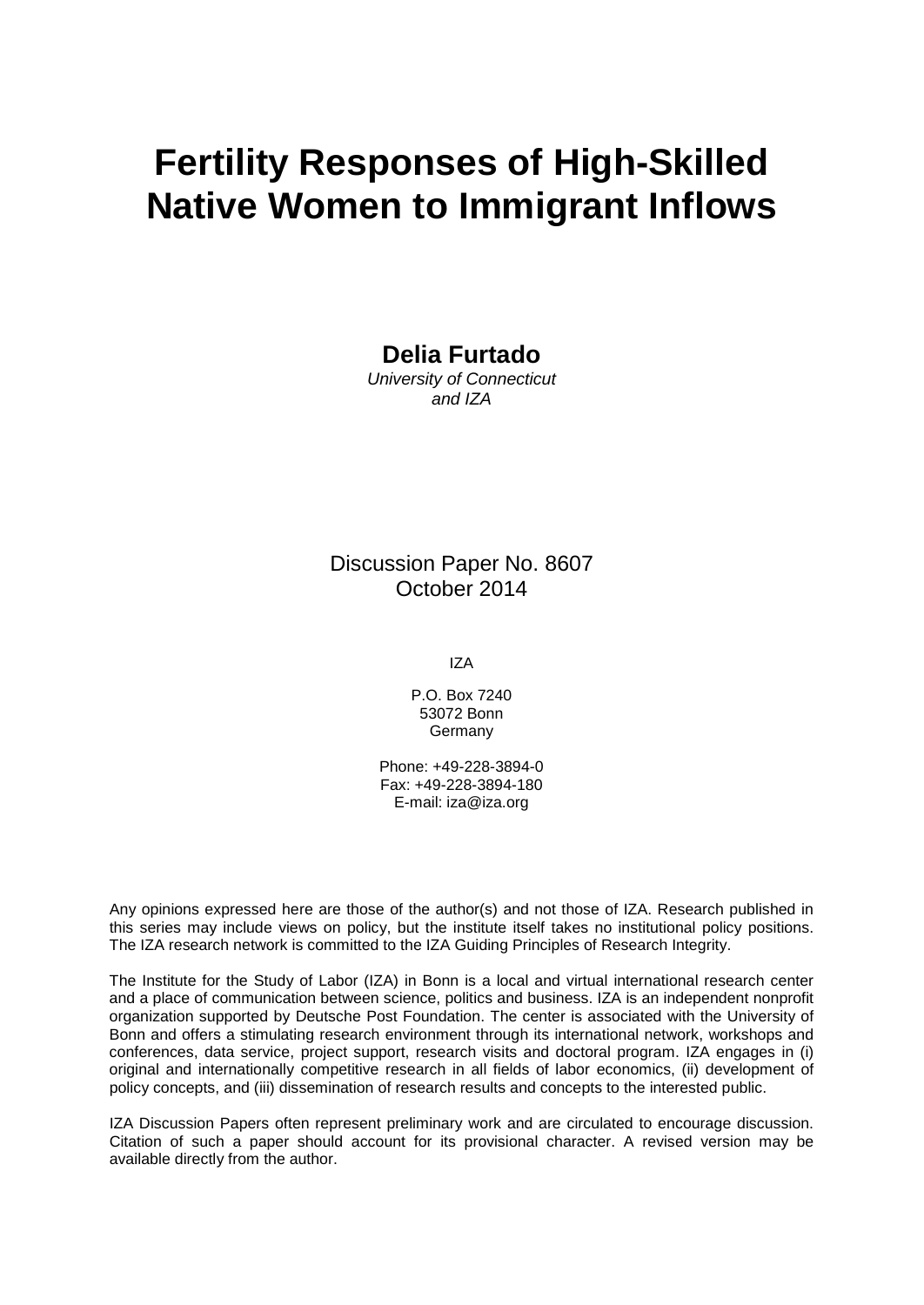IZA Discussion Paper No. 8607 October 2014

# **ABSTRACT**

## **Fertility Responses of High-Skilled Native Women to Immigrant Inflows[\\*](#page-2-0)**

While there is debate regarding the magnitude of the impact, immigrant inflows are generally understood to depress wages and increase employment in immigrant-intensive sectors. In light of the over-representation of the foreign-born in the childcare industry, this paper examines whether college-educated native women respond to immigrant-induced lower cost and potentially more convenient childcare options with increased fertility. An analysis of U.S. Census data between 1980 and 2000 suggests that immigrant inflows are indeed associated with increased likelihoods of having a baby, and responses are strongest among women who are most likely to consider childcare costs when making fertility decisions – namely, married women with a graduate degree. Given that women also respond to immigrant inflows by working long hours, the paper ends with an analysis of the types of women who have stronger fertility relative to labor supply responses to immigrant-induced changes in childcare options.

JEL Classification: D10, F22, J13, J22, R23

Keywords: child care, fertility, immigration, labor supply

Corresponding author:

Delia Furtado Department of Economics University of Connecticut 365 Fairfield Way, Unit 1063 Storrs, CT 06269-1063 USA E-mail: [Delia.Furtado@uconn.edu](mailto:Delia.Furtado@uconn.edu)

<span id="page-2-0"></span>I am especially grateful to Heinrich Hock for the substantial contributions he made to early incarnations of this paper. The many lengthy discussions as well as the draft code he generously provided were instrumental for completing the analysis. I would also like to thank Patricia Cortes and participants in IZA's 11<sup>th</sup> Annual Migration Meeting for the many helpful comments. The bulk of this project was completed while visiting Boston University. I would like to thank members of the BU Economics Department for their hospitality as well as the many insights they provided while I was writing this paper.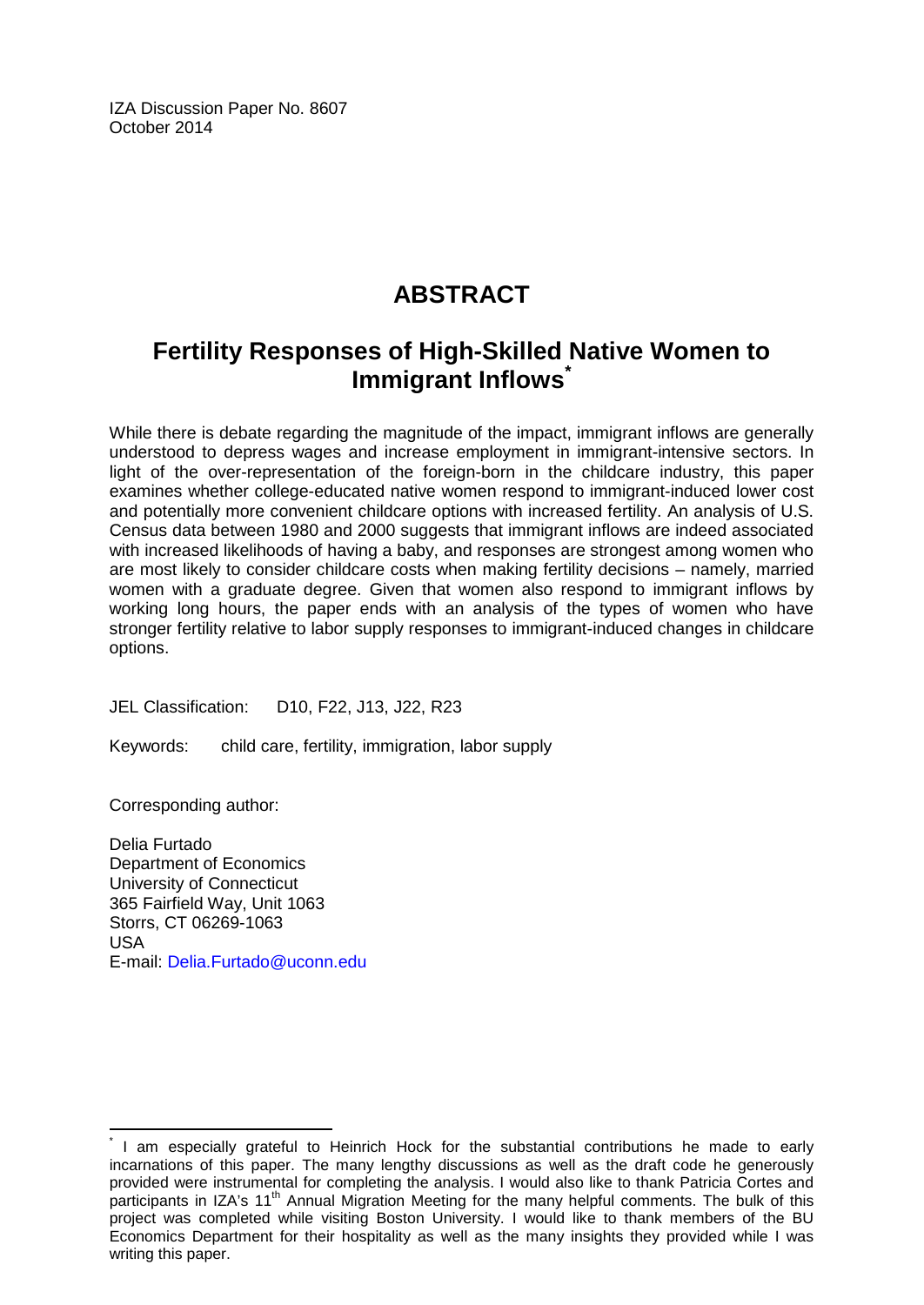### **1 Introduction**

The foreign-born population of the United States has quadrupled since the passage of the Immigration and Nationality Act in 1965. Among politicians and academics, this has led to substantial interest in the socioeconomic consequences of the recent waves of immigration to the United States. Much of the existing research focuses on the potentially negative impact of immigration on the wages and employment rates of natives (Borjas 2003; Card 2001). Less attention has been paid to the potential benefits accruing to natives from immigration. This paper considers the impact of low-skilled immigrant inflows on childcare costs and examines how natives respond in terms of fertility decisions.

Decreases in the price and increases in the availability of childcare brought on by lowskilled immigration should imply reductions in the cost of childrearing. However, the theoretical impact of lower childrearing costs on childbearing is unclear given that women may respond to these lower costs by increasing labor supply (Blau and Robins 1989) instead of increasing fertility. Cortes and Tessada (2011) find that low-skilled immigration to large U.S. metropolitan areas results in increases in the number of hours worked by women at the top of the wage distribution. If these labor supply responses are sufficiently large, then immigrant-induced decreases in childcare costs may decrease the likelihood of having a second or third child. Thus, the relationship between immigrant inflows and childbearing is essentially an empirical question.

Any analysis making use of geographic variation in immigrant concentration to study immigrant impacts address the fact that immigrant location decisions are not exogenous. Even estimates from fertility models that control for city fixed effects specifications are biased upward if low-skilled immigrants have become increasingly likely to settle in cities where high-skilled nativeborn women are developing stronger preferences for large families. On the other hand, if cities with booming economies are attracting more immigrants while at the same time providing better labor market opportunities for high-skilled women, then standard estimates of the effect of immigrant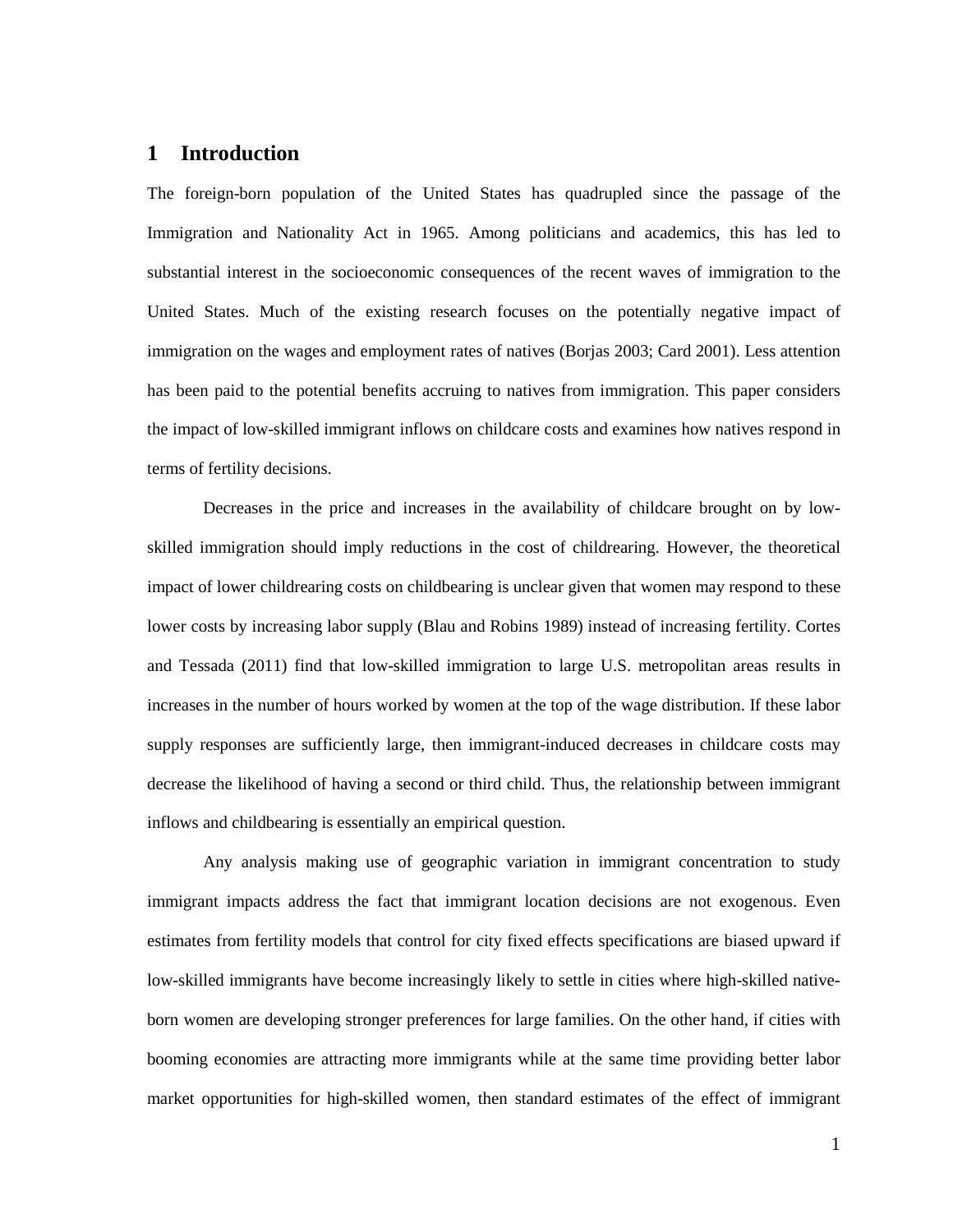concentration will be biased downward. To address these potential concerns, I take an instrumental variables approach, common in the immigration literature, which relies on the propensity of new entrants to locate in areas with high historical concentrations of immigrants from the same country of origin (Bartel 1989; Card 2001).

Using 1980 through 2000 U.S. Census data on U.S.-born college-educated women of childbearing age, I find that increases in the share of low skilled immigrants in a city are associated with an increased probability that women in that city have recently given birth. Instrumental variables models suggest an even stronger impact implying that immigrants are less attracted to high fertility cities. The increases in the probability of giving birth are likely to translate into increases in completed fertility given the finding that older women, who cannot easily adjust future fertility, are most influenced by immigrant inflows. Moreover, my estimates suggest an especially large impact on the decision to have more than three children.

For evidence that immigrants are impacting native fertility decisions via childcare markets, I start by showing that metropolitan areas receiving more immigrants have larger decreases in the median wages of childcare workers. Suggestive of immigrant-induced labor supply shocks, these cities also tend to have a greater share of the labor force working as childcare workers, although this latter effect is very small and not precisely estimated.

Next, I examine whether it is indeed the women that are most likely to use formal childcare options--as opposed to caring for their own children full time or using friends and family for childcare—who are most sensitive to immigrant inflows. Results suggest that women with graduate degrees are more sensitive to immigrant inflows than women with only college degrees. This points to a role played by childcare markets given that higher skilled women are less likely to live near family members and have higher opportunity costs of leaving the labor force. Interestingly, unmarried women do not at all respond to immigrant inflows by having additional children which makes sense if unmarried women are less likely to have carefully planned pregnancies.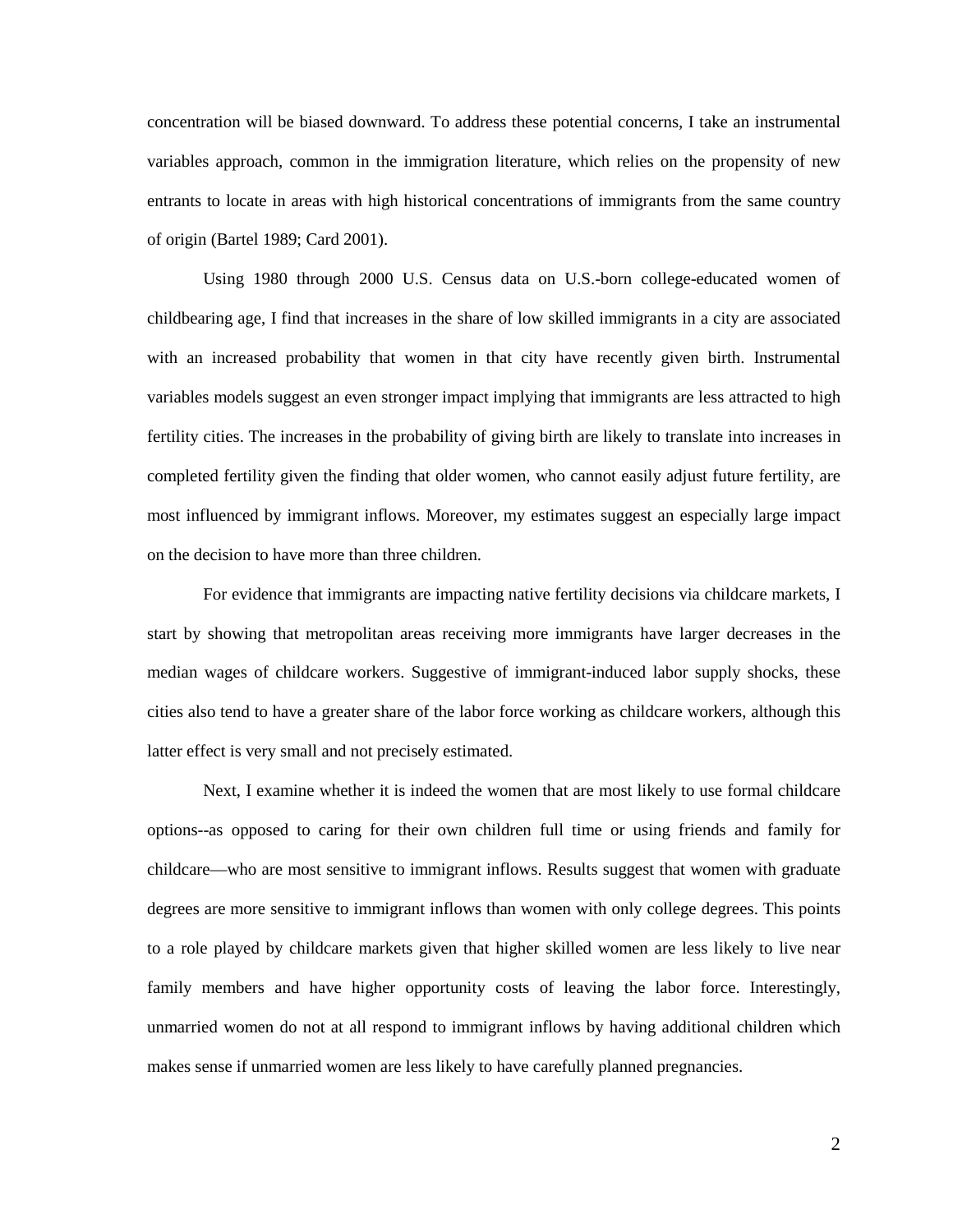For further evidence that immigrants affect fertility outcomes through childcare markets, I exploit variation in the country of origin composition of immigrants in different cities in different years. Immigrants from certain countries, such as Paraguay and Cameroon, are especially likely to work in childcare while there are virtually no immigrants from countries such as Albania and Bulgaria working in this industry. I find that native-born women have strong fertility responses to immigrant inflows from "high childcare" countries and no statistically significant responses to inflows from "low childcare" countries.

As discussed above, this analysis complements a growing literature showing that women tend to work more hours in response to reduced childcare costs. While women may respond to lower childcare costs by both increasing hours at work and having an additional child, it is probably more likely that some women respond to lower childcare costs by working longer hours while others respond by having an additional child. Because some policy-makers may be focused on increasing fertility rates while others are more interested in labor market gender gaps, it may be useful to know how different types of women respond to lower childcare costs so that policies may be targeted appropriately.

To examine this issue, I start by reproducing the result in the literature that immigrant inflows tend to increase labor supply of high skilled women, especially at the top of the hours worked distribution (Cortes and Tessada 2011). I then examine the characteristics that are associated with strong fertility relative to labor supply responses to immigrant inflows. Results suggest that women with graduate degrees are relatively more likely than women with just college degrees to respond to immigrant inflows by having an additional child. Similarly, married women have stronger relative fertility responses than unmarried women.

The paper proceeds as follows. Section 2 places the analysis within the context of the literature on fertility, labor supply, and childrearing costs. A description of the data as well as the empirical model follows in Section 3. Section 4 presents baseline results while Section 5 explores the mechanisms through which immigrant inflows impact fertility decisions of natives. Section 6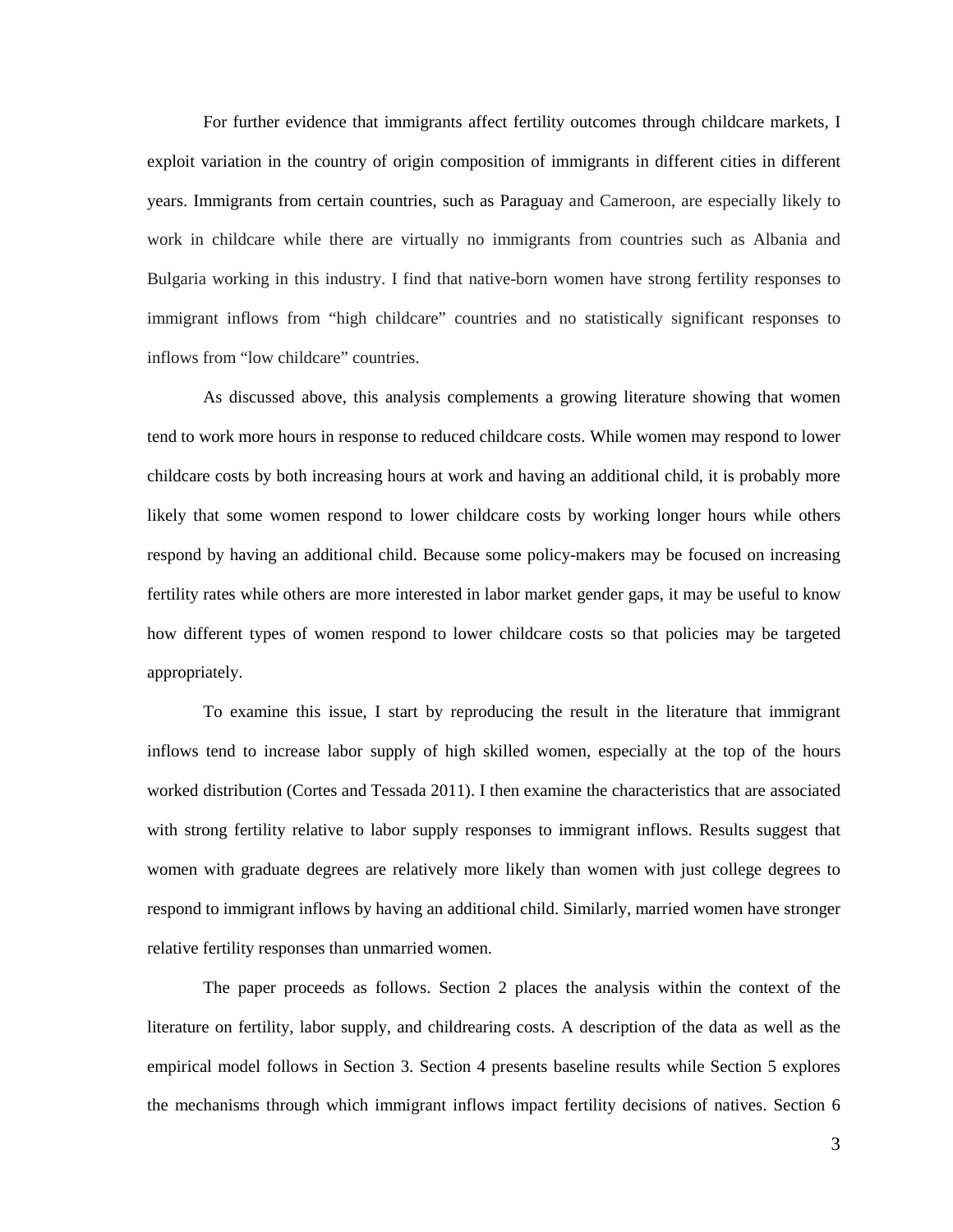examines the types of women who are relatively more likely to respond to immigrant inflows by changing fertility decisions as opposed to labor supply decisions. Finally, Section 7 provides additional discussion and concluding remarks.

### **2 Background**

The relationships between childcare costs and fertility derived from even simple models are fairly complicated (Blau and Robins 1989). A decrease in childrearing costs may increase desired fertility due to a standard price effect and increase desired labor supply by increasing the opportunity cost of time spent at home. Hasan and Zoabi (2011) present a model showing how high wage women might substitute housekeeping and babysitting services for their own time in household production thereby allowing them to increase fertility without sacrificing their careers. However, the time costs associated with childbearing, such as time spent on late night feedings, might offset the increase in desired labor supply, at least temporarily, for women who choose to have an additional child. It is also possible that the increase in desired labor supply is sufficient to induce a lower likelihood of childbearing if, for example, additional hours lead to promotions which make women rethink original plans to have a third or fourth child. Lehrer and Kawasaki (1985) suggest that when adequate childcare is not affordable, women devote all of their energy into their domestic roles, thus increasing fertility. Hence, the net effect of changes in childrearing costs on fertility is an empirical question.

A number of studies have considered the relationship between childcare subsidies and fertility. Examining a Swedish childcare subsidy reform, Mörk, Sjögren, and Svaleryd (2009) find that lower childcare costs led to higher fertility. Gonzalez (2011) also uncovers a fertility response to an unanticipated universal child benefit in Spain. It is difficult to determine whether these results extend to a U.S. context where childcare subsidies are relatively small, at least for families in the middle and upper ends of the earnings distribution.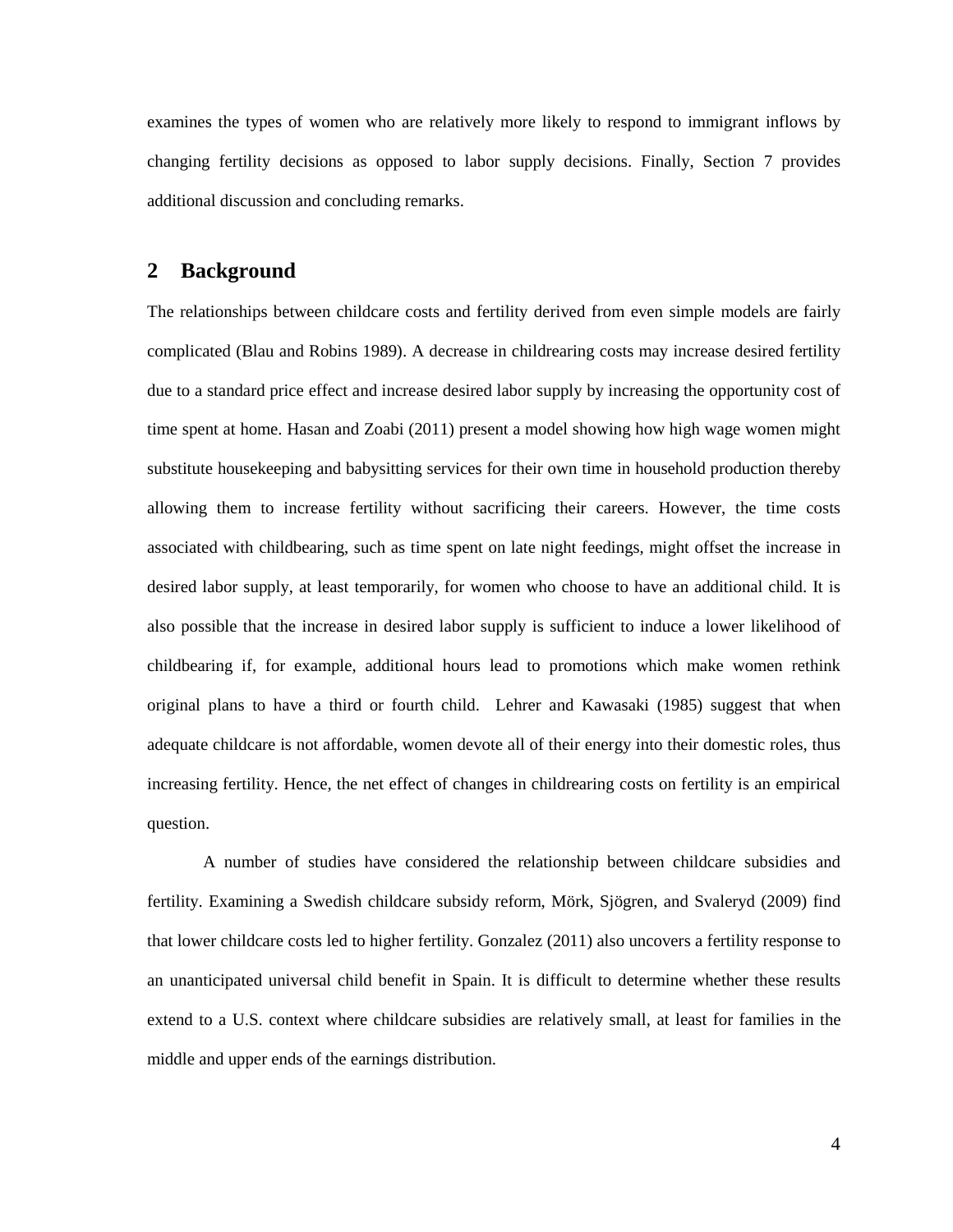A handful of papers have considered the effects of childcare costs on both employment and fertility outcomes using U.S. data. Mason and Kuhlthau (1992) examine mothers' perceptions of whether the availability of child care constrained their employment and fertility decisions. Blau and Robins (1989) analyze how transitions among employment and fertility states respond to geographic variation in weekly childcare expenditures. Modeling female labor supply and fertility jointly within a dynamic model, Moffitt (1984) finds that higher wages are associated with shifts in lifetime profiles of fertility and employment. Taking a different approach, Stolzenberg and Waite (1984) examine how variation in the individual-level association between fertility and labor force participation is explained by conditions in the local childcare market. All of these studies provide results suggesting that lower childcare costs increase fertility but rely on potentially endogenous cost measures.

My analysis contributes to the childcare cost literature, but the main focus is on the effect of low-skilled immigration on fertility decisions of high-skilled native women. Despite large increases in the demand for child care in the United States over the years, there has been only a slow rise in its price (Blau 2001), which Blau (2001) attributes to a large "unexplained" increase in the supply of labor to the childcare market. Blau and Curry (2006) suggest that the large numbers of low-skilled immigrants may have contributed to this phenomenon.

Cortes (2008) shows that low-skilled immigration leads to reductions in prices of non-traded goods and services in major U.S. cities. Cortes and Tessada (2011) provide evidence that low-skilled immigration to the United States led to an increase in the hours worked among women at the top of the wage distribution. Similar conclusions have been reached for high skilled native females in Spain (Farré, Gonzalez, and Ortega 2011), Italy (Barone and Mocetti 2011), and Hong Kong (Cortes and Pan 2011). Consistent with a role played by immigrant-induced changes in childcare prices, Amuedo-Dorantes and Sevilla (2013) find that low-skilled immigrant inflows result in changes in how mothers allocate their time with their children. In areas with larger immigrant concentrations, mothers spend less time on basic childcare tasks, such as bathing and feeding, but no less time on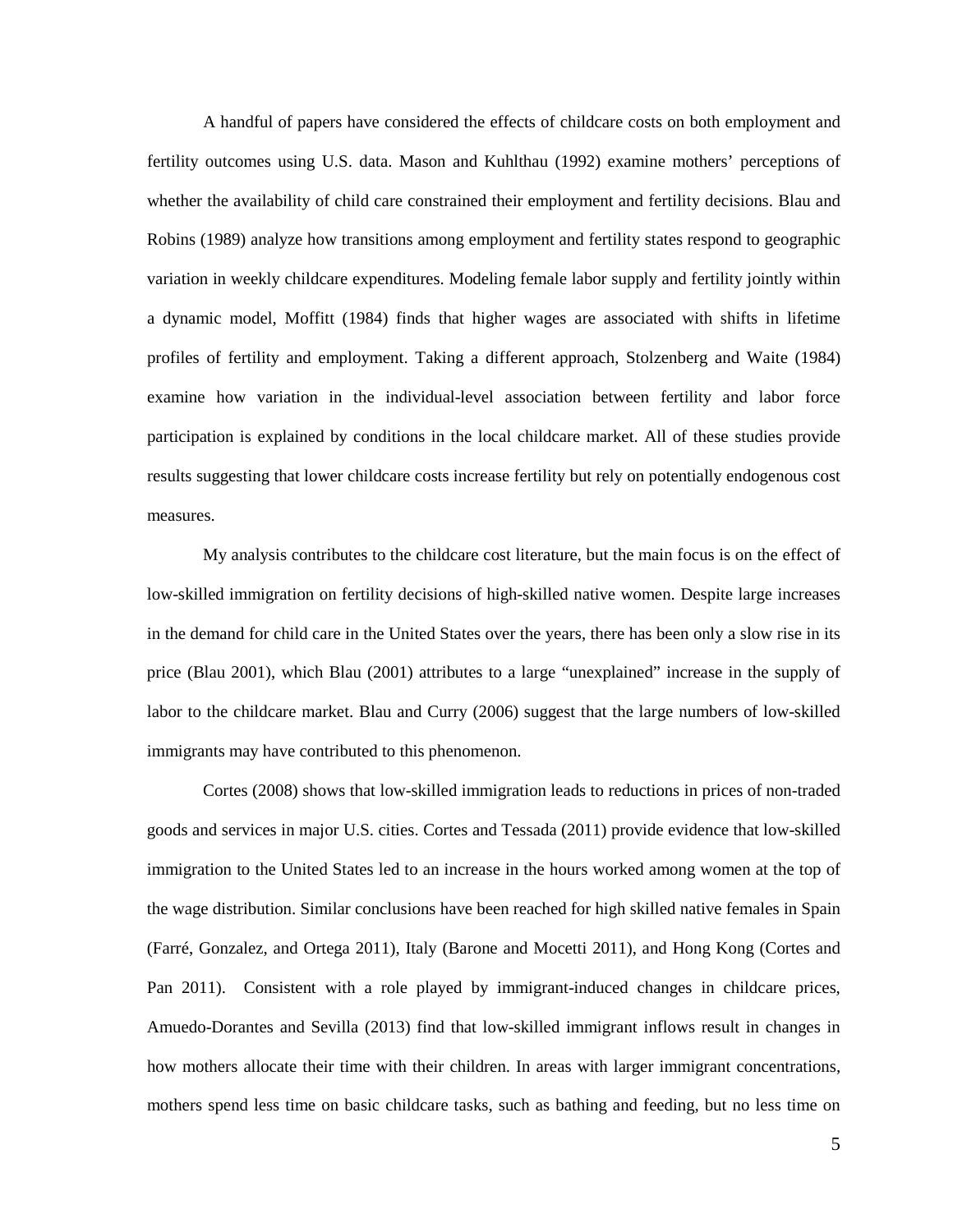stimulating educational and recreational activities. Furtado and Hock (2010) show that the correlation between fertility and labor force participation has become less negative in cities experiencing larger increases in their foreign-born populations. To my knowledge, no other paper directly examines the effect of immigrant inflows on fertility rates of native-born women.

### **3 Data and Empirical Specification**

### **3.1 Data**

The main sample was drawn from the U.S. Census Bureau's 1980, 1990, and 2000 public-use microdata sample (PUMS) files, while the 1970 census provided additional data used to construct the instrumental variable. All data were obtained from the Integrated Public Use Microdata Series (IPUMS), (Ruggles et al. 2010).<sup>1</sup>

The analysis focuses on low-skilled immigrants and high-skilled non-Hispanic native females of child-bearing age (age 22 to 42). Sharply differentiating immigrants and natives by skill minimizes the possibility of competition for jobs, which might directly affect female employment prospects. Analyzing non-Hispanic native females avoids non-market channels of influence, such as social norms and peer effects, which might arise from inflows of low-skilled immigrants to the United States, the bulk of whom are from Latin America and tend to have higher fertility rates. Skill classes are based on education. "Low skilled" implies having, at most, a high school degree and never having attended college, while "high skilled" refers to having completed a bachelor's degree. The native-born women who are still in school are dropped from the sample.

<span id="page-8-0"></span><sup>&</sup>lt;sup>1</sup> I explored adding recent 2007-2011 American Community Survey (ACS) data to my sample, but results using the larger sample were typically very noisy. There are several potential explanations for this. First, when merging several years of ACS data together, the constructed share low skilled immigrant variable may be a very poor measure of immigrant concentration when women were making fertility decisions, especially those women sampled in 2007. In addition to this, the Great Recession may have induced more noise into fertility decisions which I am not able to model using existing data. Finally, the instrumental variable used in the analysis, which is constructed using 1970 immigrant distributions, is simply not very predictive of immigrant concentrations in the years 2007-2011. For all of these reasons, I decided not to include ACS data in my sample.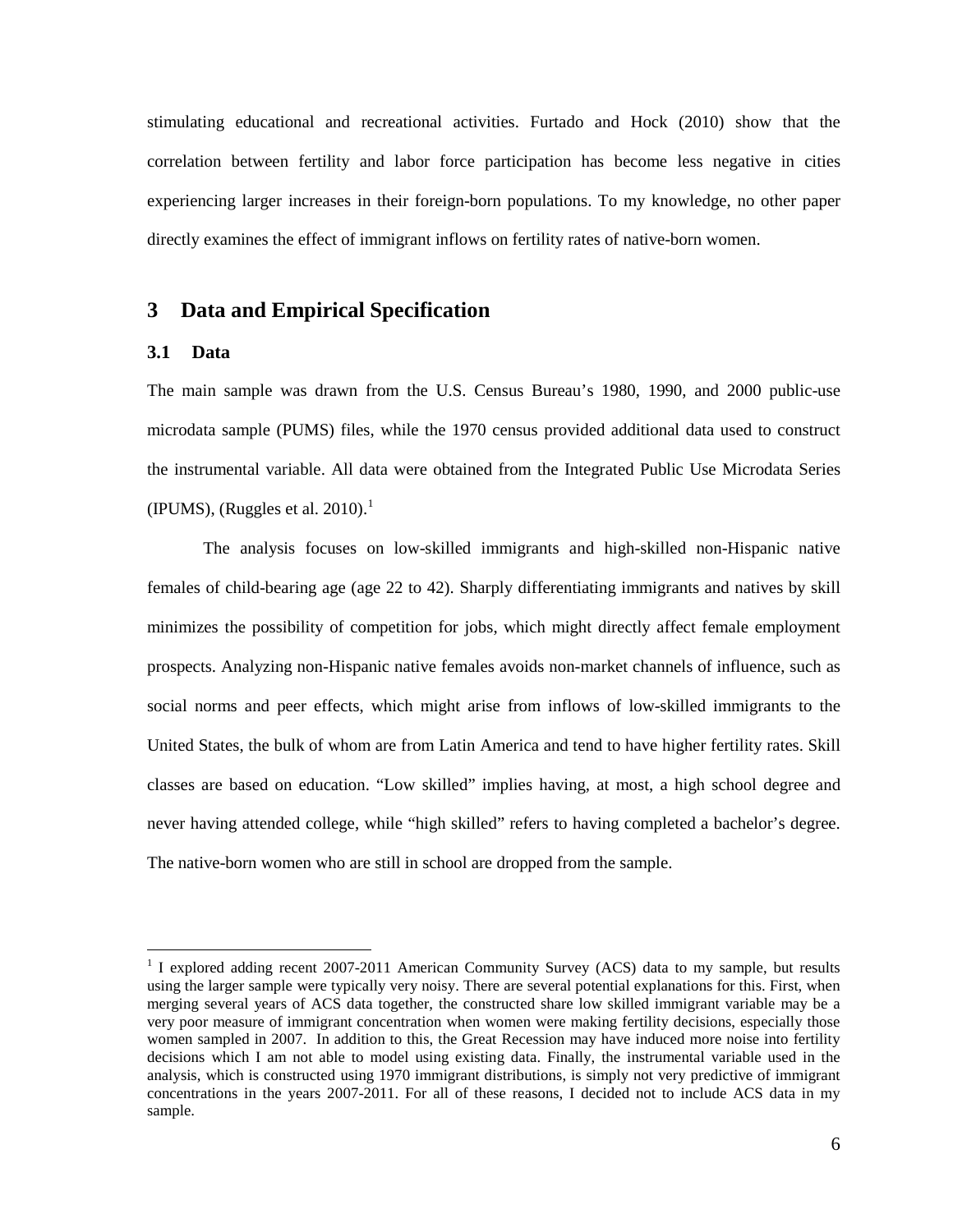The underlying geographic sampling units defined by the Census Bureau have changed over time. The resulting inconsistencies in the degree to which the population of a metropolitan area is covered in the microdata files makes it difficult to construct metro-level variables that are comparable across years. To reduce the potential influence of these inconsistencies on the estimates, I include in the analysis only those MSAs that have consistent codes in the IPUMS between 1970 and 2000. Even MSAs with the same codes can consist of different counties and parts of counties in different years, but counties that are in an MSA one year but not in another typically have small populations and so remaining inconsistencies are unlikely to severely bias estimates.

### **3.2 Empirical Specification**

Consider a basic fixed-effects model of the impact of low-skilled immigration using pooled data from multiple Census years:

$$
Y_{\text{int}} = \beta_1 L S I_{\text{int}} + X_{\text{int}} \beta_2 + \gamma_{\text{m}} + \gamma_t + e_{\text{int}}
$$

where *Yimt* is equal to one if woman *i* living in MSA *m* in year *t* has a child who is less than a year of age in the household and zero otherwise.<sup>[2](#page-8-0)</sup> The share of the working age population that is lowskilled immigrant is denoted *LSI*. MSA and year fixed effects are denoted  $\gamma_m$  and  $\gamma_t$  respectively while  $e$  is an error term. The vector of controls,  $X$ , includes a marriage dummy, a control for a graduate degree, race dummies, and a full set of age dummies. To measure labor market opportunities for the high skilled women in the sample, I also include the log of average yearly income among college-educated males living in the same MSA in the same year. To measure norms and preferences regarding family life, I include the proportion of the woman's age group living in her MSA in the same year that is married, the proportion black, and the proportion non-black and non-Hispanic. To minimize sampling error in constructing these variables, I use only two age groups

<span id="page-9-0"></span> $2A$  mother who has given birth in the previous year but whose baby does not reside with her will not be counted in this fertility measure. Adoptive mothers, however, are treated as if they have given birth. Despite this, I use "having given birth" and "having had a baby in the past year" interchangeably with "having a young child in the household" throughout the paper.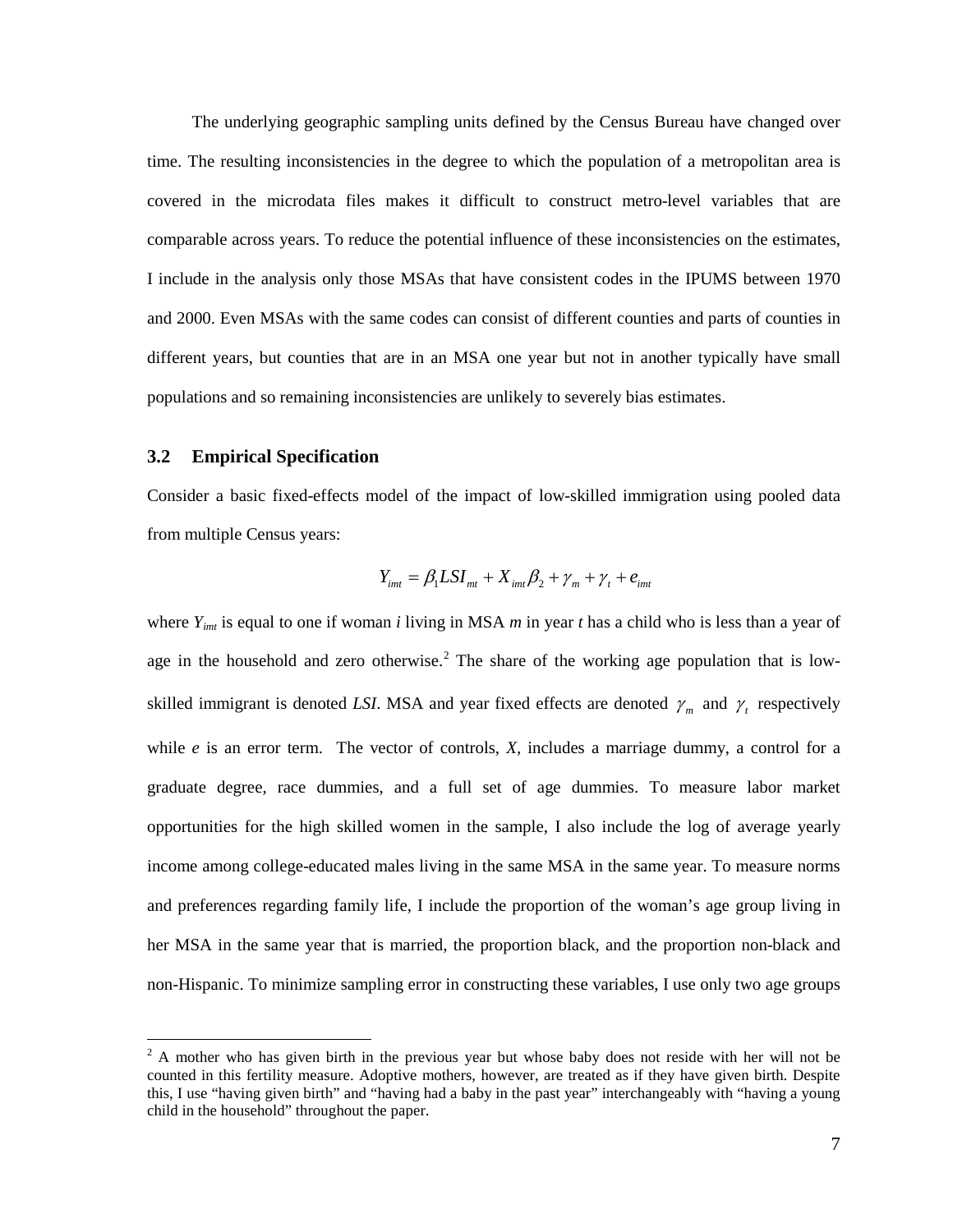(age 22-31 and age 32 to 42), but results are robust to constructing three age groups and not separating into age groups at all. Standard errors are clustered on MSA-year cells, but results are robust to clustering on MSAs.

Immigrant location decisions cannot be taken as exogenous even conditional on the controls used in the analysis. Immigrants may be drawn to areas with a booming labor market for low-skilled workers and shrinking market for high-skilled workers. The lower opportunity costs of time for high-skilled women may make childbearing more attractive. It is also possible that immigrants are attracted to cities with high demand for childcare workers—ie., cities with high birth rates. For both of these reasons, ordinary least squares estimates may yield upward biased estimates of the causal effect of immigration. Alternatively, immigrants may be attracted to cities with booming economies for both high skilled and low-skilled workers. If high skilled female workers are less likely to bear children when they have better labor market opportunities, then the least squares estimate of the effect of immigration will be biased toward zero. To address all of these potential concerns, I rely on an instrumental variables (IV) approach to identify the causal impact of low-skilled immigration. Instrumental variables will also address attenuation bias in the estimated *β*s due to measurement error in the share foreign born variable.

The instrument is based on the propensity of new immigrants to locate in areas with a relatively large existing concentration of co-ethnics (e.g. Bartel 1989). Following a similar line of reasoning as Card (2001), Cortes (2008), and Cortes and Tessada (2011), the instrument uses historical enclaves to predict the flow of subsequent migrants across MSAs. More specifically, the instrument for *LSI* is

$$
INST_{mt} = \sum_{b} \frac{N_{m,1970}^{b}}{N_{1970}^{b}} \times \left[ NLS_{t}^{b} - NLS_{t-10}^{b} \right]
$$

For each country of birth, *b*, the first term in this equation represents the fraction of all immigrants from country *b* living in MSA *m* in 1970. The second term represents the net change in the number of low-skilled working age adults from country *b* between year *t* and the previous decade.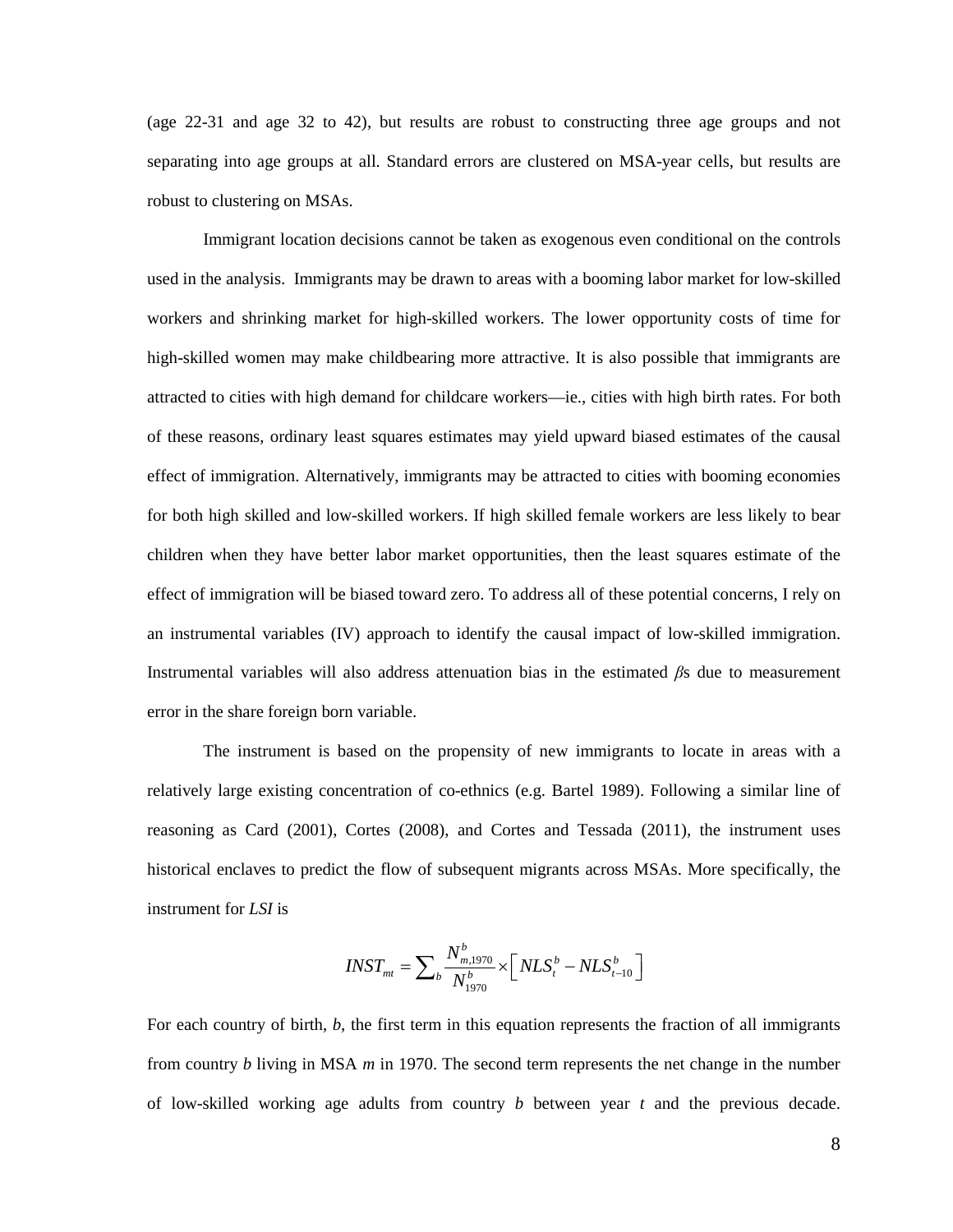Immigrants from countries listed as "unspecified" are not used in the construction of the IV. Also, I have merged several countries in order provide consistency over the different decades in the sample. Details are available upon request.

The necessary criteria for the instrument to be valid are very similar to those outlined by Cortes (2008). These are as follows: (a) the 1970 distribution of immigrants must be uncorrelated with differential changes in relative economic conditions affecting the fertility across MSAs 10 to 30 years later, and (b) differential economic changes among MSAs should not affect the overall inflow of low-skilled immigrants to the United States. Although it is impossible to test them directly, other studies have provided evidence pointing to the plausibility of these assumptions (e.g. Cortes and Tessada 2011).

### **4 Descriptive Statistics and Baseline Results**

Table 1 provides descriptive statistics of the variables used in the analysis, both in total and separated by whether the percent immigrant in a person's MSA is above or below the mean in the sample. Recall that the sample consists of non-Hispanic native-born women between the ages of 22 and 42 with at least a college degree. Interestingly, the women in high percent immigrant cities are slightly *less* likely to have given birth in the previous year. However, this might be explained by differences in the proportion of women who are married in these two types of cities. There are also more women defined as "other race"--the bulk of whom are Asian—in high percent immigrant cities, but the means of the other variables are very similar to each other in high and low percent immigrant cities.

Table 2 presents baseline empirical results. To provide a sense for the basic cross-sectional relationship between the number of immigrants in a city and fertility, column 1 provides estimates from an ordinary least squares model with the full set of controls but without including MSA fixed effects. Estimated coefficients on the control variables imply that married women as well as women with a graduate degree are more likely to have an infant in the household. Black women are more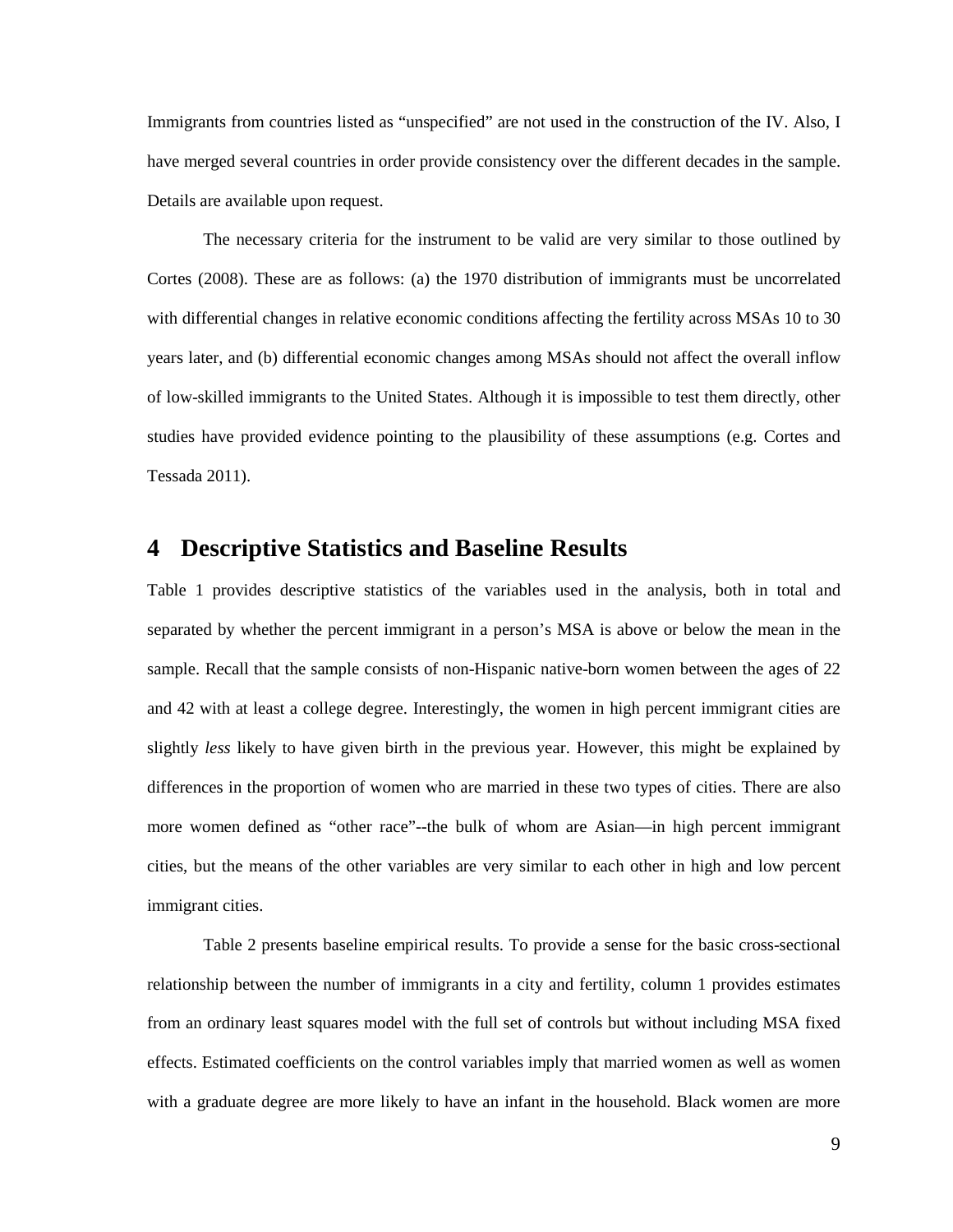likely than white women to have recently given birth, but Asian women are less likely. Women residing in richer cities, as measured by average yearly incomes of college educated males, are more likely to have recently had a baby. Women living in areas where more women of their age group are married also have higher fertility rates, even holding their own marital status constant.

The simple OLS without MSA fixed effects estimate of the immigration coefficient suggests that a ten percentage point increase in the share of low-skilled immigrants in an MSA--note that the mean percent low skilled immigrant in the sample is 8.3--is associated with only a 0.32 percentage point increase in the probability that a high skilled-native born woman has an infant in the household. Not much credence should be placed on this figure given that there may be several unobserved city-level characteristics that are both attractive to immigrants and make high skilled women prefer larger (or smaller) families. To address these city-specific time-invariant unobservables, MSA fixed effects are added in column 2. The estimated immigration coefficient is larger in this model suggesting that in the cross-section, cities that tend to have large immigrant populations also tend to have lower fertility rates. This model suggests that a ten percentage point increase in the share of low-skilled immigrants in an MSA is associated with a 0.67 percentage point increase in the probability that high skilled women in that MSA give birth.

It is useful to think about timing in these specifications. All of the variables in the models are measured in the same year, and it is impossible that the foreign-born population in a given year has a causal impact on the probability that a woman gave birth the year before. However, the fixed effects specification exploits within MSA-between decade changes in the size of the foreign-born population. While this measure changes discretely from decade to decade, the actual foreign-born population is changing continuously between decades. Therefore, for example, the 2000 foreign born population is likely a fine measure of the foreign-born population around 1997 when women were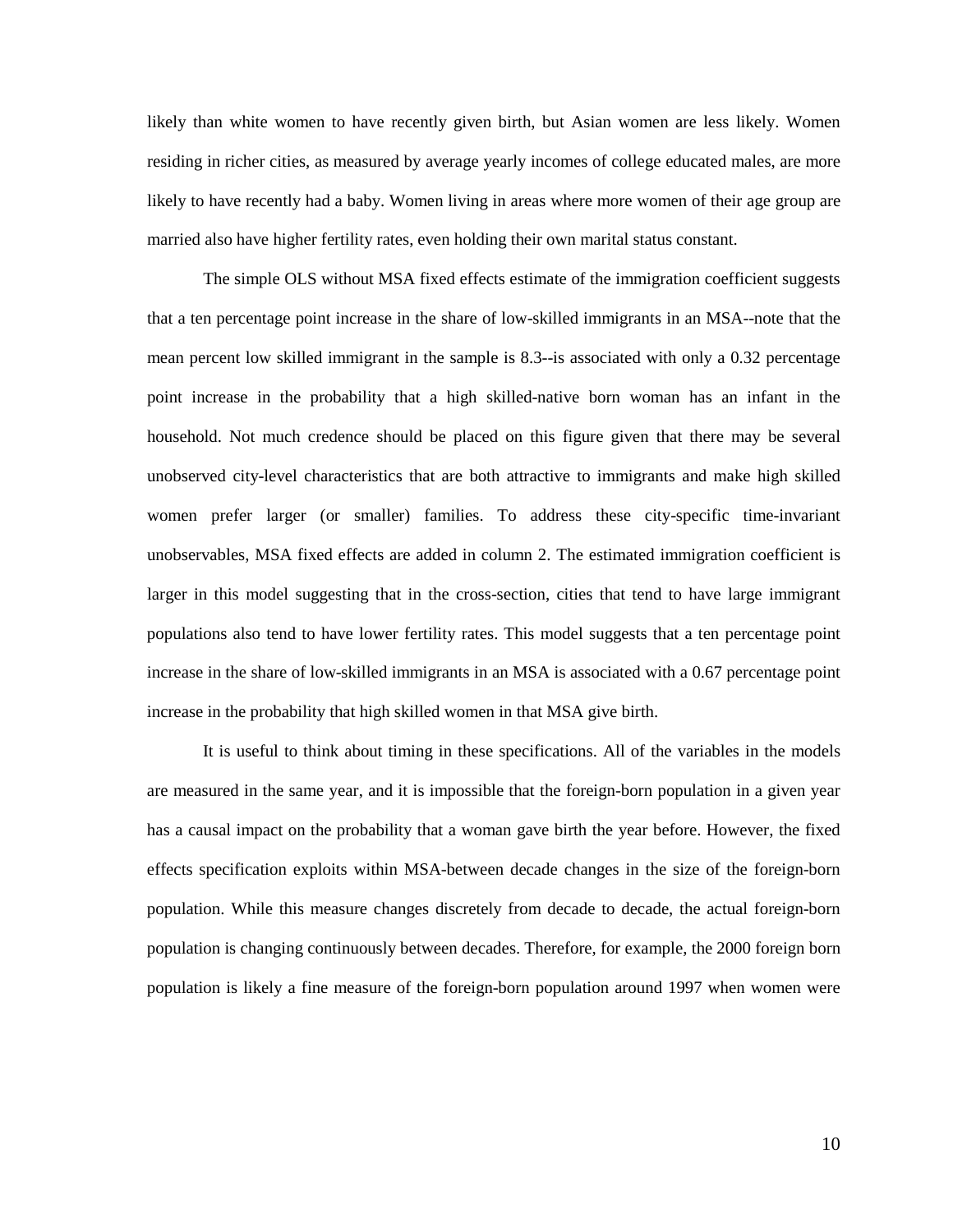making pregnancy decisions about children born in the year 1999. Surely, the 2000 measure is better than the 1990 measure.<sup>[3](#page-9-0)</sup>

Estimates from the MSA fixed effects models will also be biased if there are time-varying determinants of fertility that are correlated with the number of immigrants in a city. If, for example, low-skill industries are replacing high-skill industries in a city, we may observe increases in fertility rates among high skill women alongside large immigrant inflows not because immigrants are providing inexpensive childcare but because women face lower opportunity costs of leaving the labor force to raise children. Alternatively, if immigrants tend to move to cities with booming economies for both the low-skilled and high-skilled labor force, the MSA fixed effects models will yield underestimates of the true causal impact of immigrant inflows.

Results shown in column 3 of Table 2 suggest that the second scenario is more likely. Note that the F statistic of 14.42 reveals a fairly strong first stage relationship. Tthe estimated first stage coefficient on the instrument is positive and has a p value of less than .001. The second stage estimate suggests that a 10 percentage point increase in the share of low-skilled immigrants in a city yields a 2.9 percentage point increase in the likelihood that a high-skilled woman has a child of less than a year old in the household.

The measure of fertility used in this paper tells us whether immigrant inflows are associated with the probability of having a child at a particular time, but it is possible that large immigrant inflows change the timing of births without changing completed fertility. Because my identification strategy relies on cross-decade changes, and a woman's births typically do not fall neatly towards the end of any particular decade, it would be difficult to interpret results of models with total number of children in the household as the dependent variable. To learn something about whether immigrant inflows are likely to impact completed fertility, I interact the percent immigrant variable with several age group dummy variables. The first column of Table 3 shows that it is women above the age of 36

<span id="page-13-0"></span><sup>&</sup>lt;sup>3</sup> It is possible to get yearly estimates of the foreign-born population from the Current Population Survey for years following 1994 but not before that.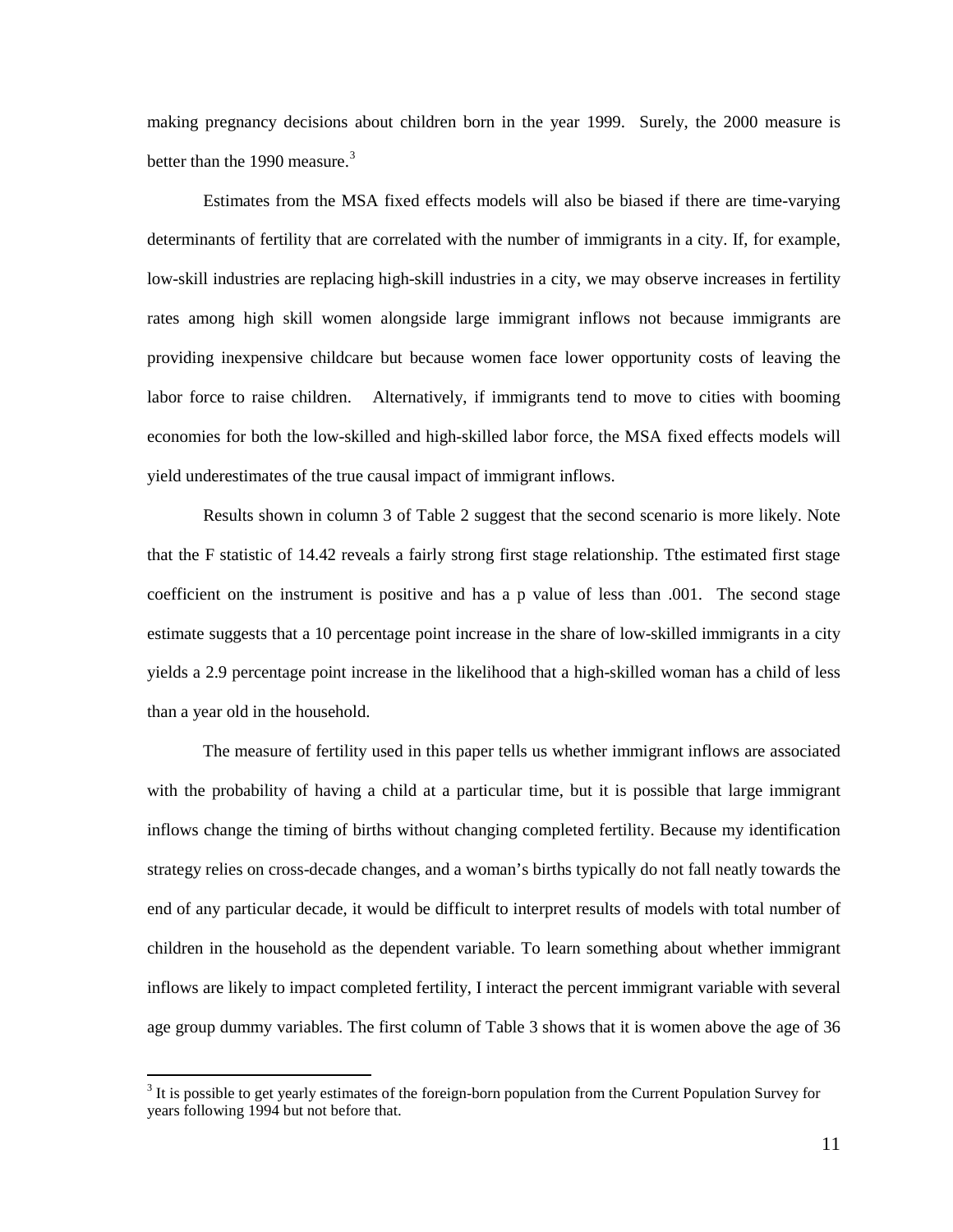whose fertility rates are most sensitive to immigrant inflows. Given that the oldest women in the sample cannot decrease future fertility to compensate for increases in current fertility, it seems likely that when women face immigrant-induced lower childcare costs, they do increase completed fertility.

I also examine whether immigrant inflows have the greatest impact on the decision to have a first, second, or higher order child. The second column in of Table 3 shows results when the sample is limited to women with either zero or one child in the household, column 3 limits the sample to women with one or two children, column 4 two or three children, and column 5 three or more children. Although coefficients are not always statistically different from zero, the point estimates suggest that women are most responsive to immigrant inflows when deciding to have higher order births. In fact, the effect on the decision to have a third child is more than double than the effect on the decision to have a first child.

### **5 Mechanisms**

### **5.1 An Analysis of Childcare Labor Markets**

The baseline estimates show that high skilled women respond to immigrant inflows by increasing fertility. However, even if the estimates can be interpreted as causal, they do not guarantee that immigrants affect fertility outcomes through childcare markets. As a first step towards showing that immigrants are in fact affecting fertility through childcare costs, I examine whether immigrant inflows lead to decreases in childcare costs as measured by wages of childcare workers. The wage bill accounts for between 60% and 70% of the operating expenses at formal and home-based childcare centers (Blau and Mocan 2002; Helburn and Howes 1996), and likely represents an even higher share of the final costs of informal childcare providers. Thus, it seems reasonable to use wages of childcare workers as a measure of the price of childcare.

Consider a basic fixed-effects model of the impact of low-skilled immigration again using pooled data from multiple Census years: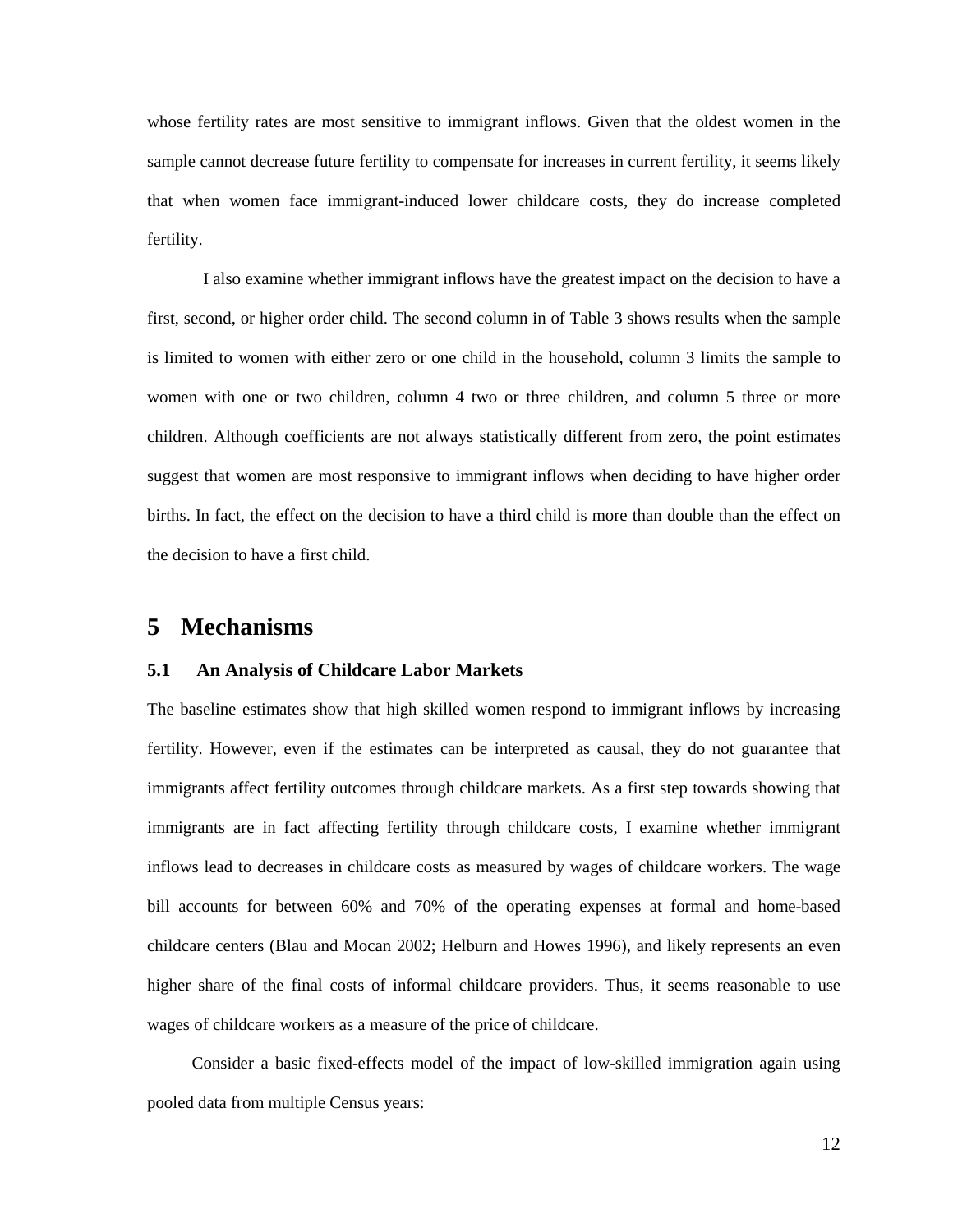$$
w_{mt} = \alpha_1 L S I_{mt} + \alpha_2 Income_{mt} + \mu_m + \mu_t + \varepsilon_{mt}
$$

The dependent variable  $W_{m\textit{t}}$  is the log of the median hourly wage childcare workers (both natives and immigrants) in metropolitan area  $m$  in year  $t$ . The variable  $Income_{mt}$  denotes the log of income per capita among working-age male college graduates.<sup>[4](#page-13-0)</sup> The other variables are defined as in equation (1). Regressions are estimated using the number of high-skilled women in the MSA-year as weights. Again, I keep only MSAs that are coded in the same way by the IPUMS between 1970 and 2000.

Table 4 presents results. All estimates are constructed using the Card (2001) instrumental variables (IV) strategy described above. The estimated coefficient of -3.67 represents the percentage change in the median wage of childcare workers caused by a one percent point increase in the size of the low-skilled immigrant population. This estimate is considerably larger than most existing estimates of the wage effects of low-skilled immigration (Friedberg and Hunt 1995; Card 2001). However, much of this research is based on examining broad skill classes, rather than specific occupations. Childcare in particular is very labor intensive, as compared with the larger low-skilled labor market, providing little room for capital adjustments. Although statistically insignificant and very small in magnitude, the point estimate in the second column of Table 4 indicates that lowskilled immigration resulted in expansions in the share of the local workforce concentrated in the childcare occupation. This is certainly suggestive of a labor supply, as opposed to demand, shock.

Beyond effects on the childcare industry, low skilled immigrant inflows might impact other sectors that provide substitutes for maternal care. The remaining columns of Table 4 show the effects of low-skilled immigration on the wages and the share of the labor force working as housekeepers and food preparation workers. While the signs of the estimated coefficients are negative, immigrant

<span id="page-15-0"></span> <sup>4</sup> College graduates are likely to be high demanders of household services and, for the most part, will have incomes that are not directly tied to wages in low-skill services markets. Females are not included in the income measure since their labor supply and earnings might be directly affected by wages of childcare workers. To account for top-coding, which was only an issue in 1980, I impute values for individuals whose income had been top-coded using a region-specific Pareto extrapolation.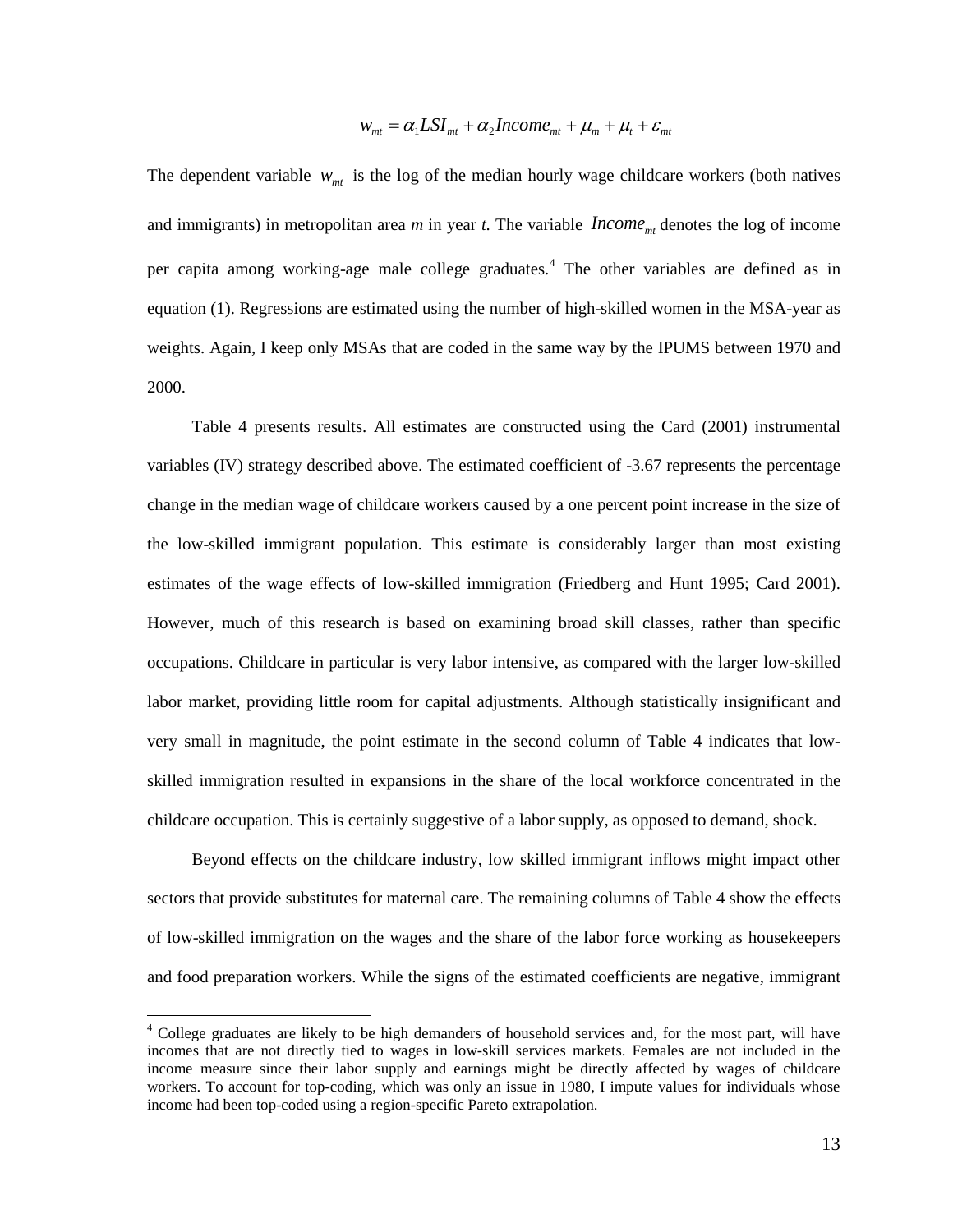inflows do not appear to significantly affect wages in these sectors, although they are associated with increases in the share of the labor force working in food services. To summarize, the evidence suggests that immigrant inflows do represent labor supply shocks to the childcare sector. Wages of childcare workers decrease in response to more foreign born workers in a city implying that childcare costs faced by high skilled women who purchase childcare in the market are lower.

One remaining potential concern with this analysis is that educated and high-income women demand a higher quality of care (Blau and Hagy 1998; Hotz and Kilburn 1991). If low-skilled immigrants provide low quality care, then low-skilled immigrant inflows might not affect the cost of the childcare services actually purchased by college-educated women. To my knowledge, data linking the characteristics of childcare workers to characteristics of mothers do not exist. However, Blau and Mocan (2002) provide evidence that the cost of child care is a positive function of the underlying objectively-assessed quality. Thus, we can draw inference on immigration's impact on the cost of services of various levels of quality by examining the effects of immigration on various quantiles of the childcare wage distribution. If immigrants generally provide low-quality care, then we would expect them to have the strongest impacts at lower ends of the childcare wage distribution. Conversely, if they generally provide high quality care, then we would expect the largest impacts to be at the top of the wage distribution.

Table A1 in Appendix 1 shows that immigrant inflows impact wages at the bottom of the distribution more than wages at the top of the childcare wage distribution. However, one percentage point increase in the immigrant share results in a 2.35 percent decrease in wages even at the 25<sup>th</sup> percentile of the wage distribution. This suggests that low-skilled immigrant inflows impact childcare markets across the quality distribution. Interestingly, low skilled immigrant inflows impact wages of housekeepers at the top and bottom ends of the wage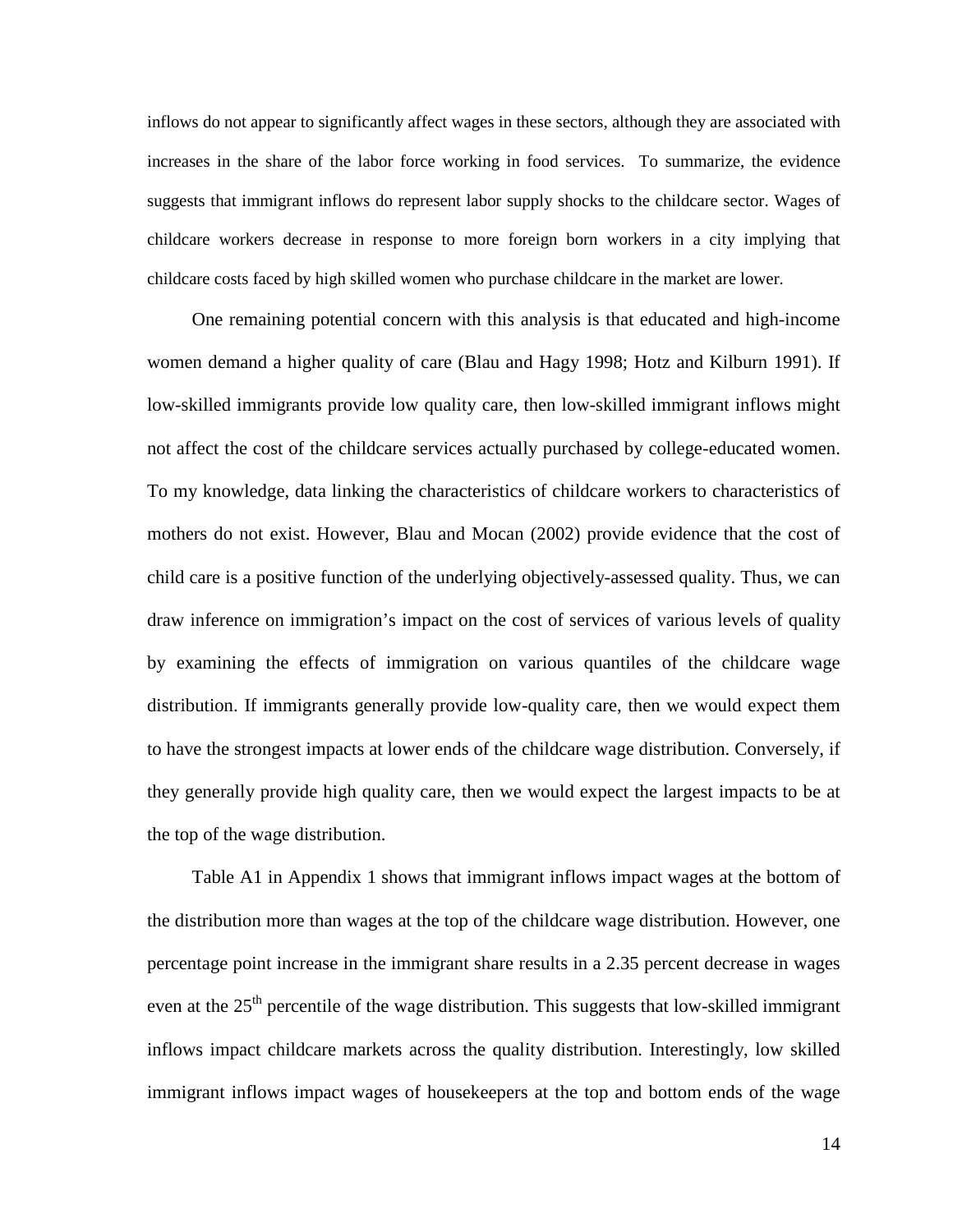distribution but not the middle. Immigrant inflows do not impact wages of food preparation workers across the wage distribution.

### **5.2 Heterogeneous Impacts of Immigrant Inflows on Fertility**

For further evidence that immigrant inflows are impacting native fertility rates through childcare costs, I consider whether the types of women who are likely to be more sensitive to changes in childcare costs are in fact more responsive to immigrant inflows when making fertility decisions. The first two columns of Table 5 allow us to compare immigration impacts on women with a graduate degree to women with just a college degree. While the more highly educated will tend to have higher household incomes and so may be less sensitive to changes in childcare costs, they are also more likely to work long hours and less likely to live around family members making them more dependent on nannies and other non-family full-time childcare providers for the care of their children. If these high-skilled women are more likely to work in jobs that often require unplanned late nights at the office (and have husbands with similar types of jobs), they may be especially likely to use nannies, who are often foreign-born, as opposed to formal childcare centers. Results shown in the first two columns of Table 5 suggest that indeed fertility rates of women with graduate degrees are more responsive to immigrant inflows than fertility rates of women with just college degrees.<sup>[5](#page-15-0)</sup>

The following two columns of Table 5 present estimates of immigrant impacts on samples of married women and unmarried women. Results suggest that the paper's main results are driven by married women; the point estimate constructed using the unmarried sample is a fairly precise zero. If unmarried women are less likely to plan their pregnancies, it makes sense that they would be less

<span id="page-17-0"></span><sup>&</sup>lt;sup>5</sup> I only include women with a college degree in the main sample out of concern that immigrant inflows directly impact the wages and types of jobs available to low skilled native-born women. Since college educated women are not easily substituted with low skilled immigrant labor, I feel more comfortable in arguing that the main effect of immigration on these women operates through childcare markets. Nevertheless, in Appendix Table A2 I also compare impacts for women with less than a college degree. Notice that immigrant inflows impact women with at most some college completed. They have no impact on the fertility decisions of women with a high school degree or less.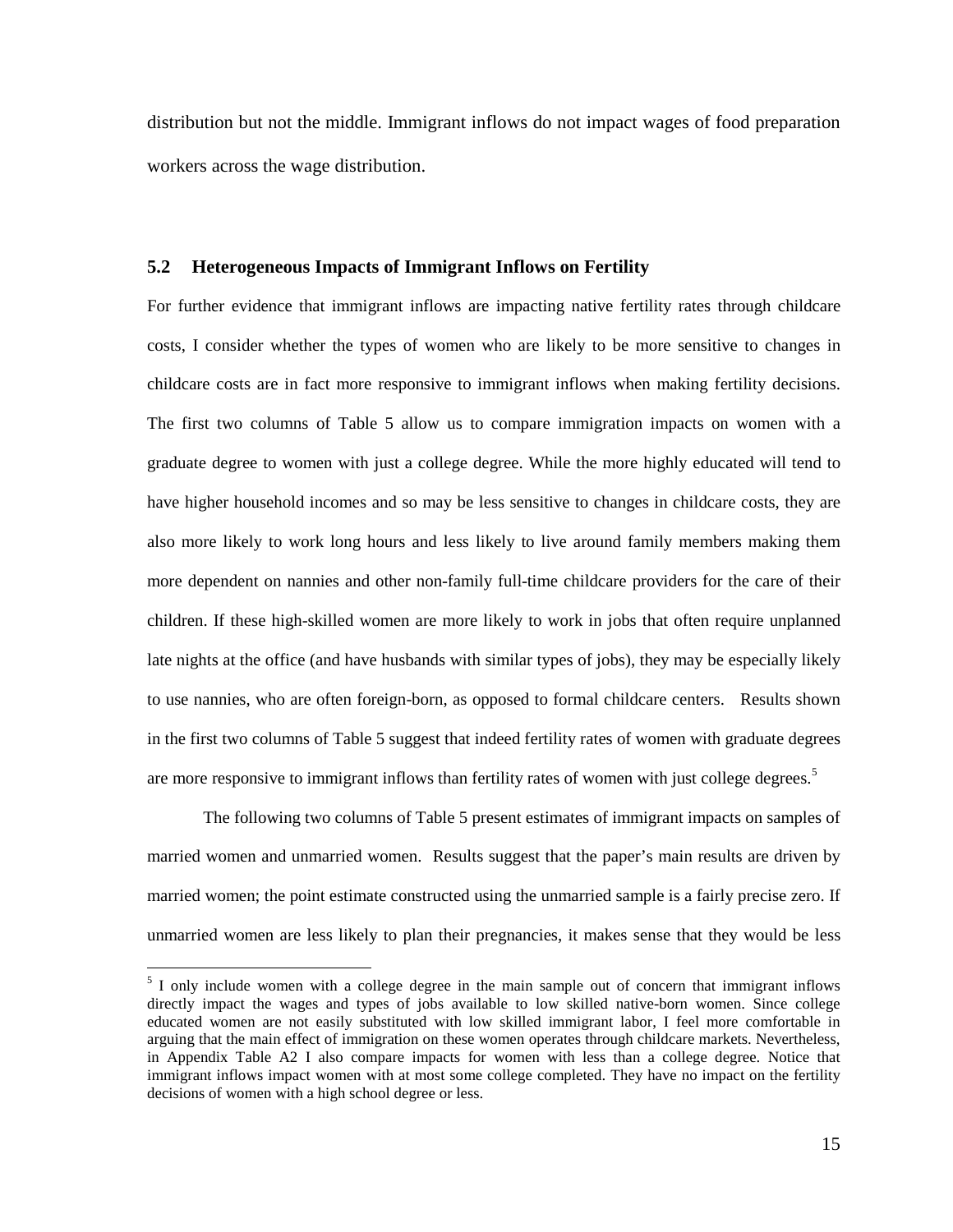sensitive to changes in childcare costs. For completeness, Columns 5 through 7 of Table 5 present estimates of immigrant impacts constructed from samples separated by race. Results suggest that it is only white women's fertility patterns that change in response to immigrant inflows.

For further evidence that this analysis is measuring the impact of immigrant inflows via childcare markets, I exploit the fact that immigrants from certain countries are substantially more likely to work as childcare providers than immigrants from other countries. As a first step, I use 1990 Census data to construct the proportion of immigrants from each country that list childcare as their occupation in the Census. I define as "high childcare" those origin countries in the top quartile of the share in childcare distribution (not weighted by the number of immigrants in each group). All other origin countries are defined as "low childcare". [6](#page-17-0) I then run a regression substituting the "share working age low skilled immigrant' variable with two variables: "share working age low skilled immigrants from high childcare countries" and the corresponding share from low childcare countries. To instrument for these two variables, I use the original instrument structure but construct one IV using only the high childcare countries and the other one using only the low childcare countries. Regression results are shown in column 8 of Table 5. While immigrant inflows from high childcare countries increase fertility rates of high skilled native women, immigrants from low childcare countries have no statistically significant impact on birth rates.

### **6 Labor Supply Responses to Immigrant Inflows**

While this paper presents evidence suggesting that high-skilled native born women respond to immigrant inflows by increasing fertility, there is also a growing literature showing that women respond to immigrant inflows by increasing labor supply (Cortes and Pan 2013; Cortes and Tessada 2011; Barone and Mocetti 2011; and Farre et al. 2011)). It is possible that with lower childcare costs,

<span id="page-18-0"></span><sup>&</sup>lt;sup>6</sup> Proportions were constructed using data on immigrants in the labor force. A list of countries in each of the categories is provided in Appendix Table 3.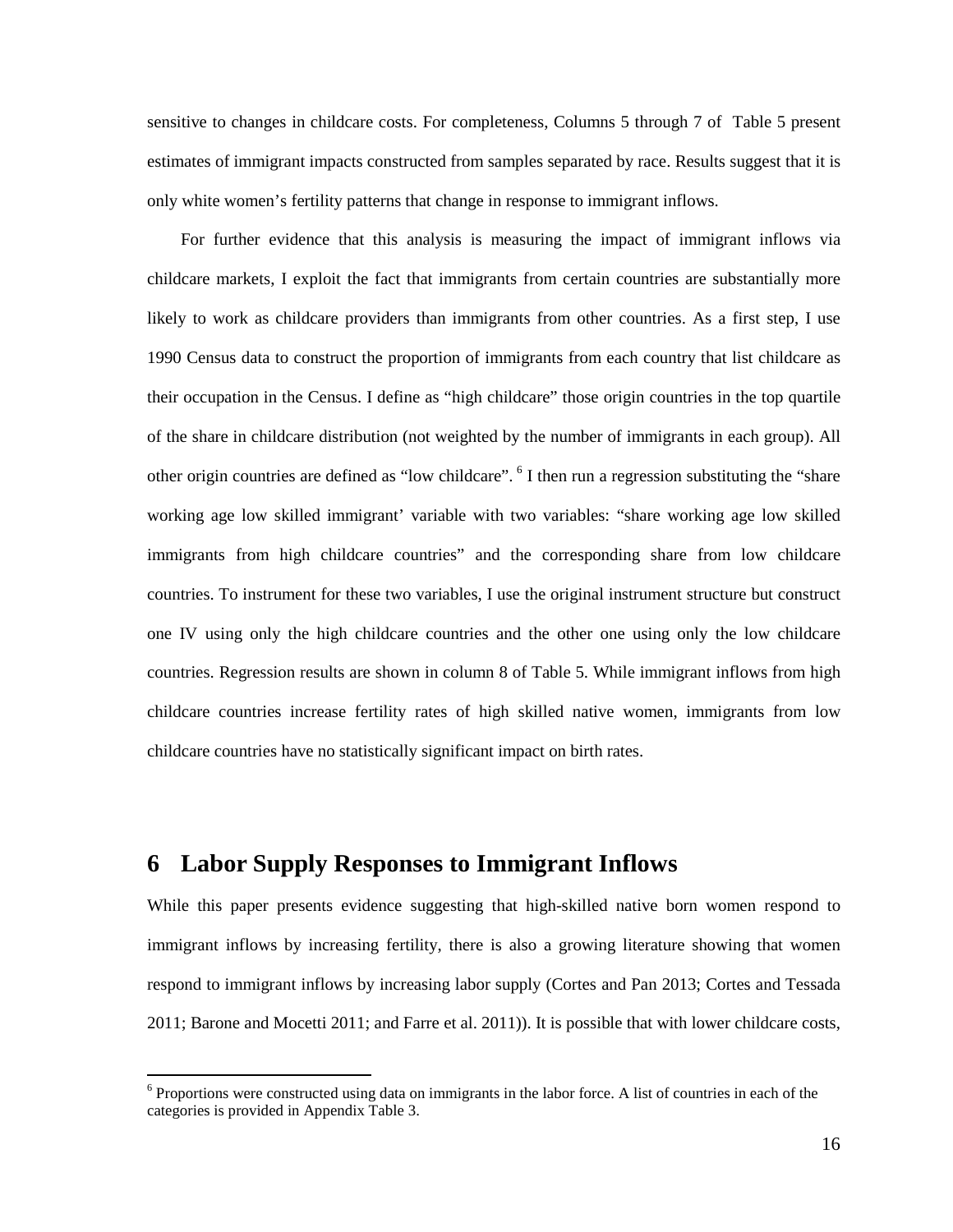women can both have more children and work long hours. In fact, Furtado and Hock (2009) show that immigration to an MSA results in a less negative correlation between fertility and labor force participation in that MSA. However, it might be more likely that some women respond to lower childcare costs by working more hours and not changing or even decreasing their desired number of children while other women respond with increases in fertility even if it comes at the expense of working long hours in the labor market, at least temporarily.

To examine this, I start by reproducing the general labor supply results from the literature using my data and basic empirical specification. The first column of Table 6 shows the impact of immigrant inflows on the probability of working more than zero hours in a typical week. Column 2 shows the impact on the probability of working 35 hours or more, column 3 the impact on 40 or more hours, and column 4 the impact on 50 or more hours. Consistent with the findings in Cortes and Tessada (2011), the largest effects are on labor supply at the high end of the hours of work distribution. Interestingly, immigrant inflows tend to decrease the probability of working more than zero hours in a typical week.<sup>[7](#page-18-0)</sup> Although this pattern may be surprising, it is consistent with a story whereby mothers of very young children temporarily exit the labor force to care for children but upon returning to the work force, work very long hours. For the remainder of the analysis, I focus my study of labor supply on the decision to work more than 50 hours in a typical week.

To learn more about the types of women that are relatively more likely to respond to changes in childcare costs by adjusting desired fertility relatively more than labor supply, I separate the sample by female characteristics and then compare the ratio of the estimated immigrant share coefficient in the fertility model to the estimated immigrant share coefficient in the labor supply model across characteristics. I start by comparing women with graduate degrees to women with just a college degree. The first and third columns of Table 7 simply reproduce results from Table 5 showing that the more highly skilled women are more likely to give birth in response to immigrant

 $7$  Cortes and Tessada (2011) estimate negative but statistically insignificant effects of immigrant-induced increases in the low-skilled labor force on labor force participation.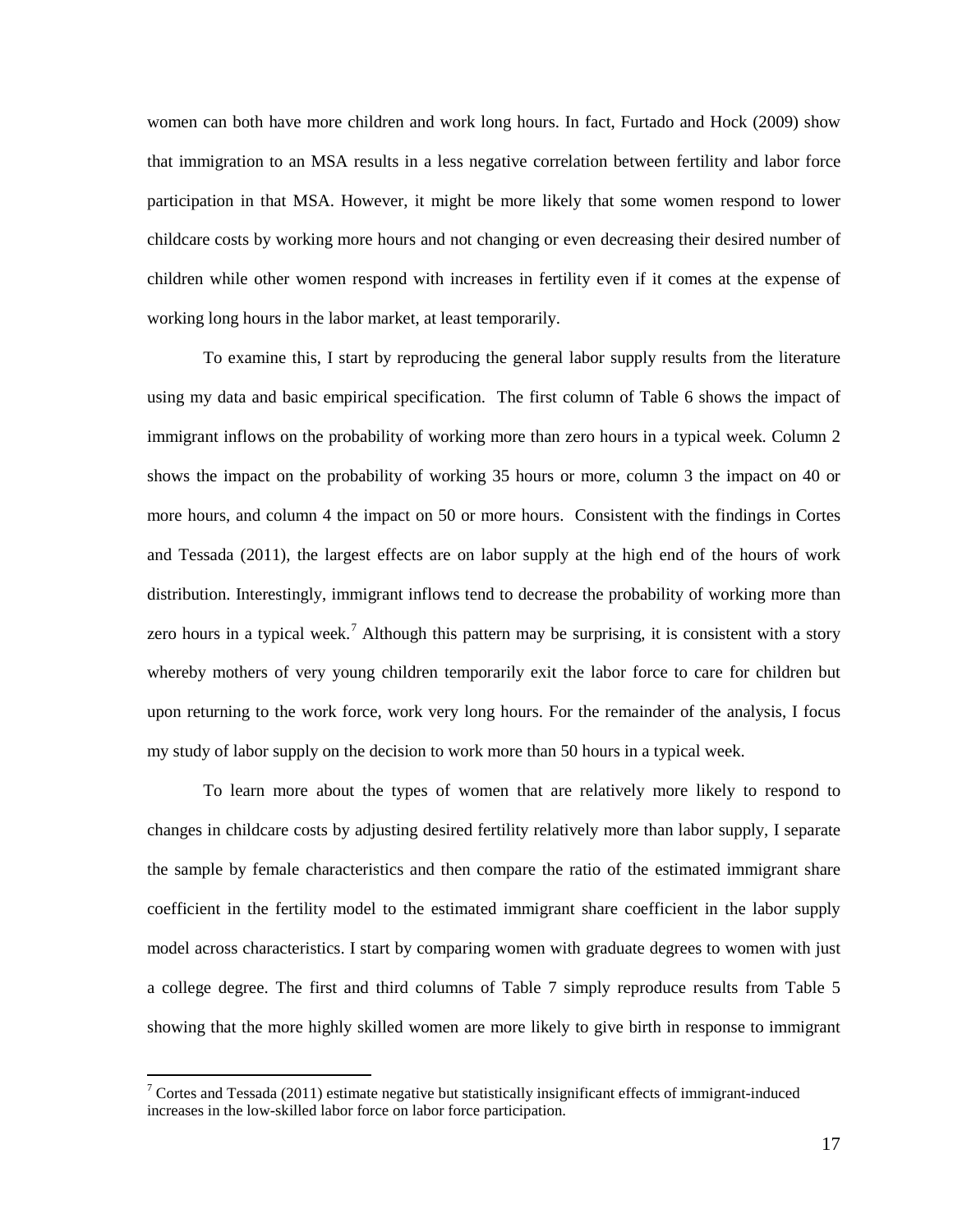inflows than the less skilled women. The second and fourth columns show labor supply responses for these two groups. Again, when considering the probability of working more than 50 hours a week, women with graduate degrees are more sensitive to immigrant inflows than women with just a college degree. While the increase in the probability of working long hours is larger than the increase in the probability of giving birth for both groups of women, if we consider the ratio of the estimated immigrant inflow coefficients and compare this ratio across the two groups, the relative fertility response is stronger for women with graduate degrees  $(.68 > .24)$ . It should be noted, however, that although both groups of women are about equally likely to have given birth in the previous year, Table 7 shows that women with graduate degrees are significantly more likely to work long hours. If before taking the ratio of coefficients, we divide the fertility coefficient by the proportion of women with a small child in the home and divide the labor supply coefficient by the proportion of women who work more than 50 hours, the relative fertility response to immigrant inflows is significantly stronger for women with a graduate degree than women with just a college degree  $(1.06 > .53)$ .

Next, I compare fertility relative to labor supply responses of married and unmarried women. A natural prediction is that married women are relatively more likely to respond to lower childcare costs by having a child. This is especially likely given the evidence that on average, unmarried women do not at all increase fertility as a result of immigrant inflows (Table 5). The findings presented in Table 8 show that while married women respond to immigrant inflows by increasing the likelihood of having a child and working more than 50 hours a week by about equal amounts, unmarried women have very strong labor supply impacts but no fertility impacts. The ratio of the immigration coefficients, therefore, clearly point to stronger fertility responses of unmarried women to immigrant inflows. The difference between the two groups, however, is not as stark when estimated coefficients are weighted by the means of the dependent variables.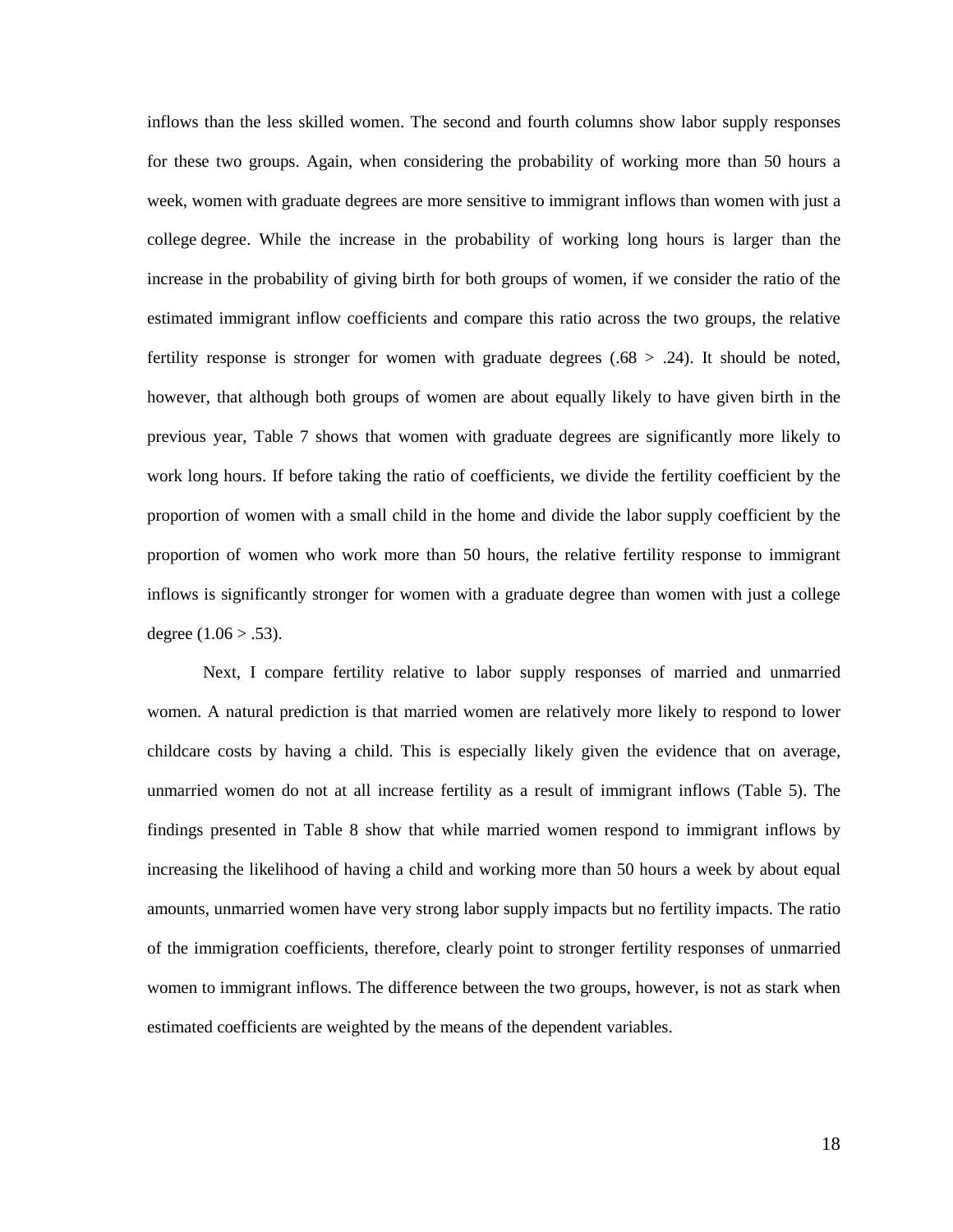### **7 Conclusion**

This paper builds on a growing body of work highlighting the potentially beneficial effects that immigration has on natives (Cortes 2008; Cortes and Pan 2013; Cortes and Tessada 2011; Barone and Mocetti 2011; Farre et al. 2011). In order to isolate a causal impact of immigration, I relied on a common instrumental variables approach to account for the simultaneity of the location decisions of new migrants with respect to local labor market conditions. Using settlement patterns predicted from historical enclaves as instruments, it was found that low-skilled immigration to the United States between 1980 and 2000 led to substantial reductions in the cost of market-provided child care. I found that high-skilled native-born women responded with increases in fertility.

The popular press has raised concerns about the so-called "Opt-out Revolution" (Belkin 2003; Wallis 2004) and women still being unable to "Have it All" (Slaughter 2012). These articles suggest that combining work and family responsibilities remains very difficult for women on the career track. By contrast, Goldin's (2004) assessment of detailed cohort data showed that, relative to older cohorts, women graduating from college in the 1980s have been significantly better able to combine both career and family. This paper suggests that women are in fact facing smaller tradeoffs when making fertility and labor supply decisions, and that this has, in part, been driven by the continuing flow of low-skilled immigrant workers into the United States.

The results in this paper suggest that married women with graduate degrees have more constrained fertility choices than labor supply choices, at least when compared to other groups of women. If these women are also more likely to hit the glass ceiling in their career paths, then this analysis provides a potential explanation for women's continued under-representation in top positions in business and academia despite the many new family friendly policies over the years. While policies that make it easier to combine work and family (such as subsidized childcare) do tend to increase the amount of time women spend working in the labor market, they also tend to increase the likelihood of having more children. In fact, the analysis in this paper suggests that the very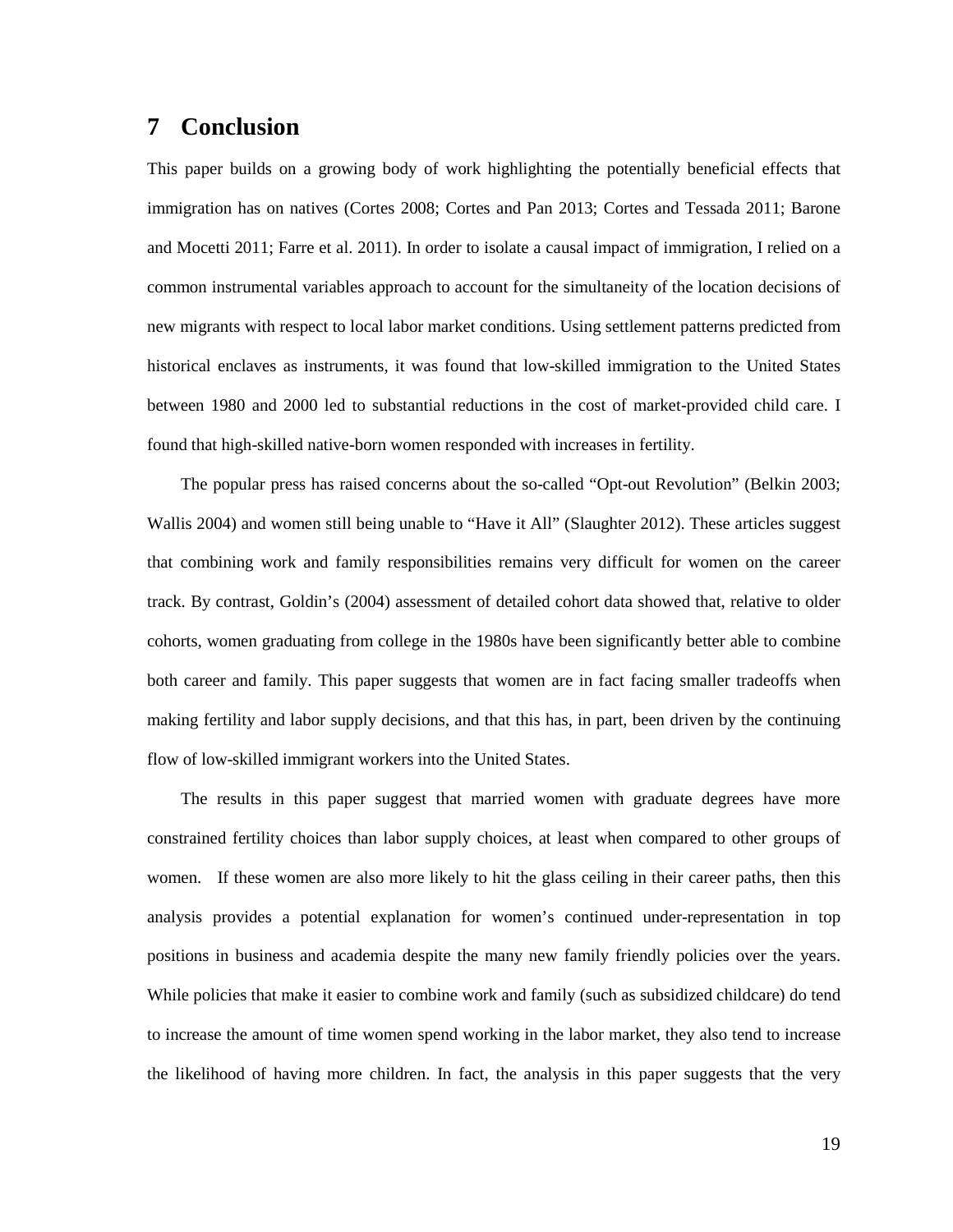women who are most likely to break the glass ceiling are the ones whose fertility decisions are most likely to respond to changes in childcare costs, at least the changes induced by immigrant inflows.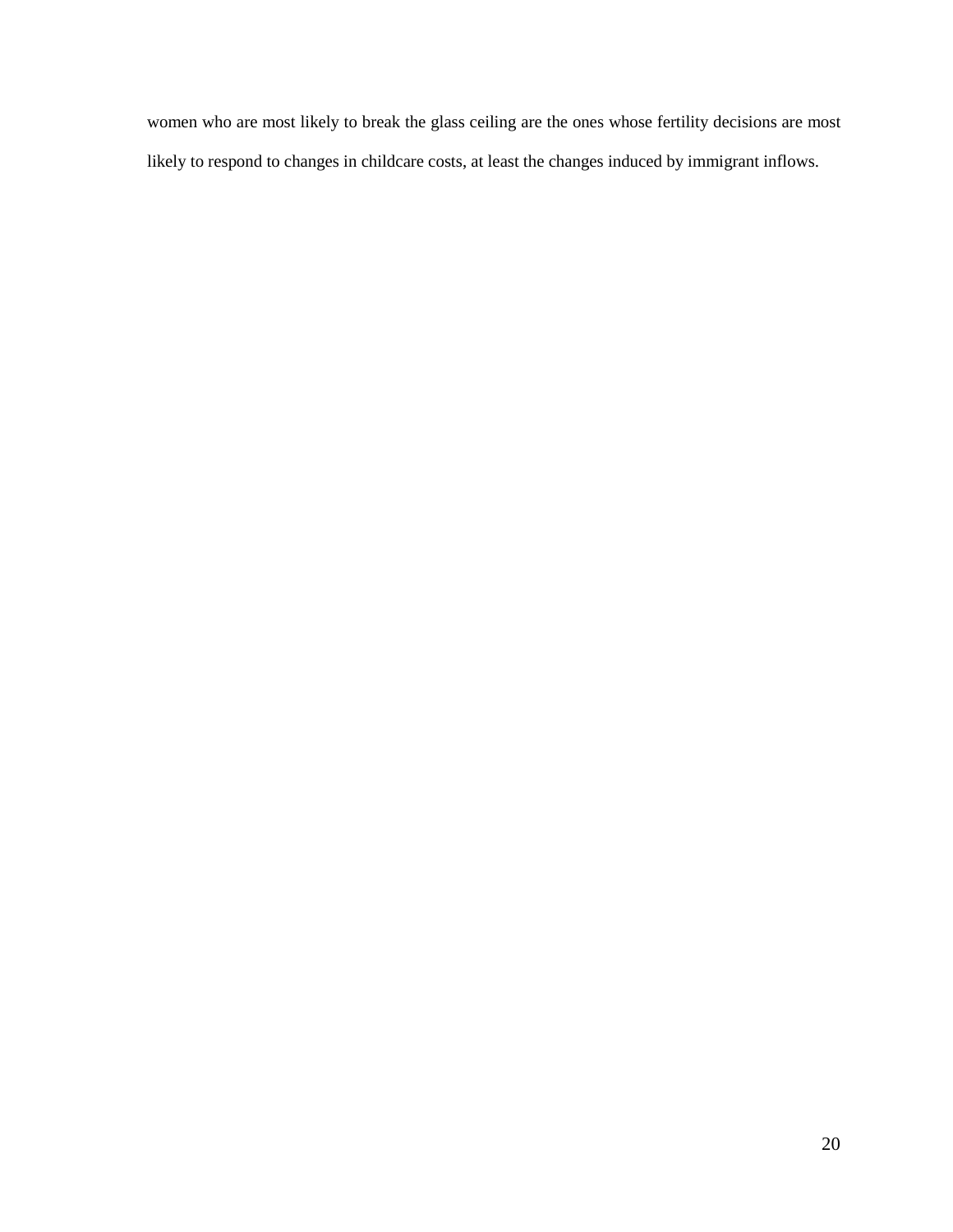#### **References**

- Amuedo-Dorantes, Catalina and Almudena Sevilla. 2013. "Low-Skilled Immigration and Parenting Investments of College-Educated Mothers in the United States: Evidence from Time-Use Data." IZA Discussion Papers 7501, Institute for the Study of Labor (IZA).
- Barone, Guglielmo and Sauro Mocetti. 2011. "With a little help from abroad: The effect of lowskilled immigration on the female labour supply," *Labour Economics* 18(5): 664-675.
- Bartel, Ann P. 1989. "Where Do the New U.S. Immigrants Live?" *Journal of Labor Economics* 7(4): 371-91.
- Belkin, Lisa. 2003. "The Opt-Out Revolution." *New York Times Sunday Magazine*, October 26.
- Blau, David M., 2001. *The Child Care Problem: An Economic Analysis*. New York: Russell Sage Foundation.
- Blau, David & Currie, Janet, 2006. "Pre-School, Day Care, and After-School Care: Who's Minding the Kids?" *Handbook of the Economics of Education*, Elsevier.
- Blau, David M., and Alison P. Hagy. 1998. "The Demand for Quality in Child Care." *Journal of Political Economy* 106(1): 104-146.
- Blau, David M., and H. Naci Mocan. 2002. "The Supply of Quality in Child Care Centers." *Review of Economics and Statistics* 84(3): 483-496.
- Blau, David M., and Philip K. Robins. 1989. "Fertility, Employment, and Child-Care Costs." *Demography* 26(2): 287-299.
- Blundell, Richard W. and James L. Powell. 2004. "Endogeneity in Semiparametric Binary Response Models." *Review of Economic Studies* 71(3): 655-679.
- Borjas, George J. 2003. "The Labor Demand Curve *is* Downward Sloping: Reexamining the Impact of Immigration on the Labor Market." *Quarterly Journal of Economics* 118(4): 1335-1374.
- Card, David. 2001. "Immigrant Inflows, Native Outflows, and the Local Labor Market Impacts of Higher Immigration." *Journal of Labor Economics* 19(1): 22-64.
- Connelly, Rachel. (1992). "The Effect of Child Care Costs on Married Women's Labor Force Participation." *Review of Economics and Statistics* 74(1): 83-90.
- Cortes, Patricia. 2008. "The Effect of Low-Skilled Immigration on U.S. Prices: Evidence from CPI Data." *Journal of Political Economy* 114(3): 381-422.
- Cortes, Patricia and Jessica Pan. 2013. "Outsourcing Household Production: The Demand for Foreign Domestic Helpers and Native Labor Supply in Hong Kong." *Journal of Labor Economics*: 31(2): 327-371.
- Cortes, Patricia, and Jose Tessada. 2011. "Low-Skilled Immigration and the Labor Supply of Highly Educated Women." *American Economic Journal: Applied Economics* 3(3): 88-123.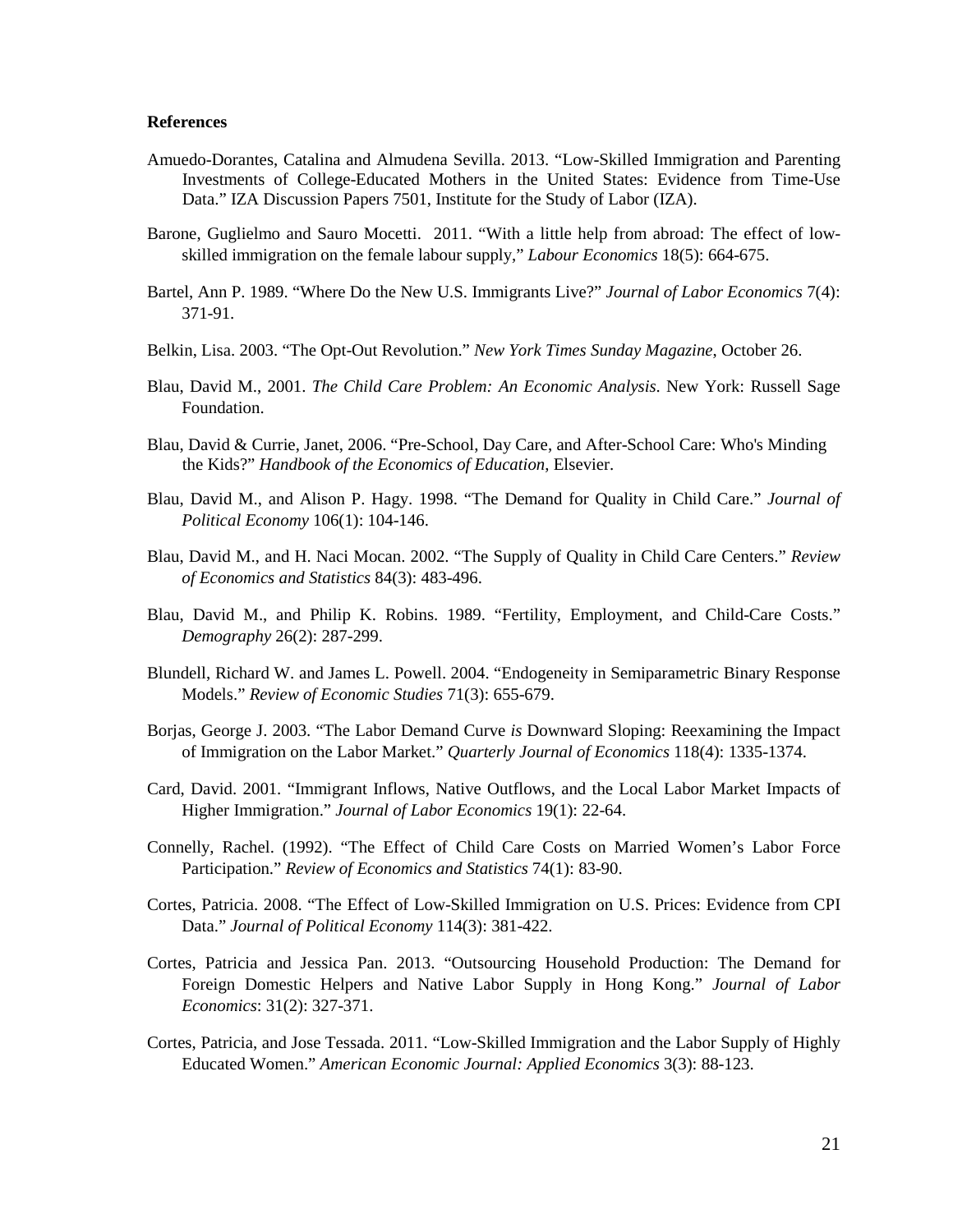- Farré, Lídia, Libertad Gonzalez, and Francesc Ortega. 2009. "Immigration, Family Responsibilities and the Labor Supply of Skilled Native Women." Discussion Paper 4265. Institute for the Study of Labor (IZA).
- Furtado, Delia, and Heinrich Hock. 2010. "Low-Skilled Immigration and Work-Fertility Tradeoffs Among High-Skilled US Natives." *American Economic Review* 100(2): 224-228.
- Friedberg, Rachel and Jennifer Hunt. 1995. "The Impact of Immigrants on Host Country Wages, Employment and Growth." *Journal of Economic Perspectives* 9(2): 23-44.
- Gonzalez, Libertad. 2011. "The Effect of a Universal Child Benefit on Conceptions, Abortions, and Early Maternal Labor Supply." *American Economic Journal: Economic Policy* 5(3): 160-188
- Hazan, Moshe and Hosny Zoabi. 2011. "Do Highly Educated Women Choose Smaller Families?" CEPR Discussion Papers 8590, C.E.P.R. Discussion Papers.
- Helburn, Suzanne W., and Carollee Howes. 1996. "Child Care Cost and Quality." *The Future of Children* 6(2): 62-82
- Hotz, V. Joseph, and M. Rebecca Kilburn. 1991. "The Demand for Child Care and Child Care Costs: Should We Ignore Families with Non-Working Mothers?" Discussion Paper 91-11. Population Research Center, University of Chicago.
- Lehrer, Evelyn L., and Seiichi Kawasaki. 1985. "Child Care Arrangements and Fertility: An Analysis of Two-Earner Households." *Demography* 22(4): 499-513.
- Mason, Karen Oppenheim and Karent Kuhithau. 1992. "The Perceived Impact of Child Care Costs on Women's Labor Supply and Fertility." *Demography* 29(4): 523-43.
- Moffitt, Robert. 1984. "Profiles of Fertility, Labour Supply and Wages of Married Women: A Complete Life-Cycle Model." *Review of Economic Studies*, 51(2): 263-78.
- Mörk, Eva, Anna Sjögren, and Helena Svaleryd. 2009. "Cheaper Child Care, More Children." Working Paper 782. Research Institute of Industrial Economics.
- Ruggles, Steven, J. Trent Alexander, Katie Genadek, Ronald Goeken, Matthew B. Schroeder, and Matthew Sobek. 2010. Integrated Public Use Microdata Series: Version 5.0 [Machine-readable database]. Minneapolis: University of Minnesota.
- Slaughter, Ann-Marie. 2012. "Why Women Still Can't Have it All." *The Atlantic*. July/August.
- Stolzenberg, Ross M and Linda J. Waite. 1984. "Local Labor Markets, Children and Labor Force Participation of Wives." *Demography* 21(2): 157-170.

Wallis, Claudia. 2004. "The Case for Staying Home." *Tim*e, March 22.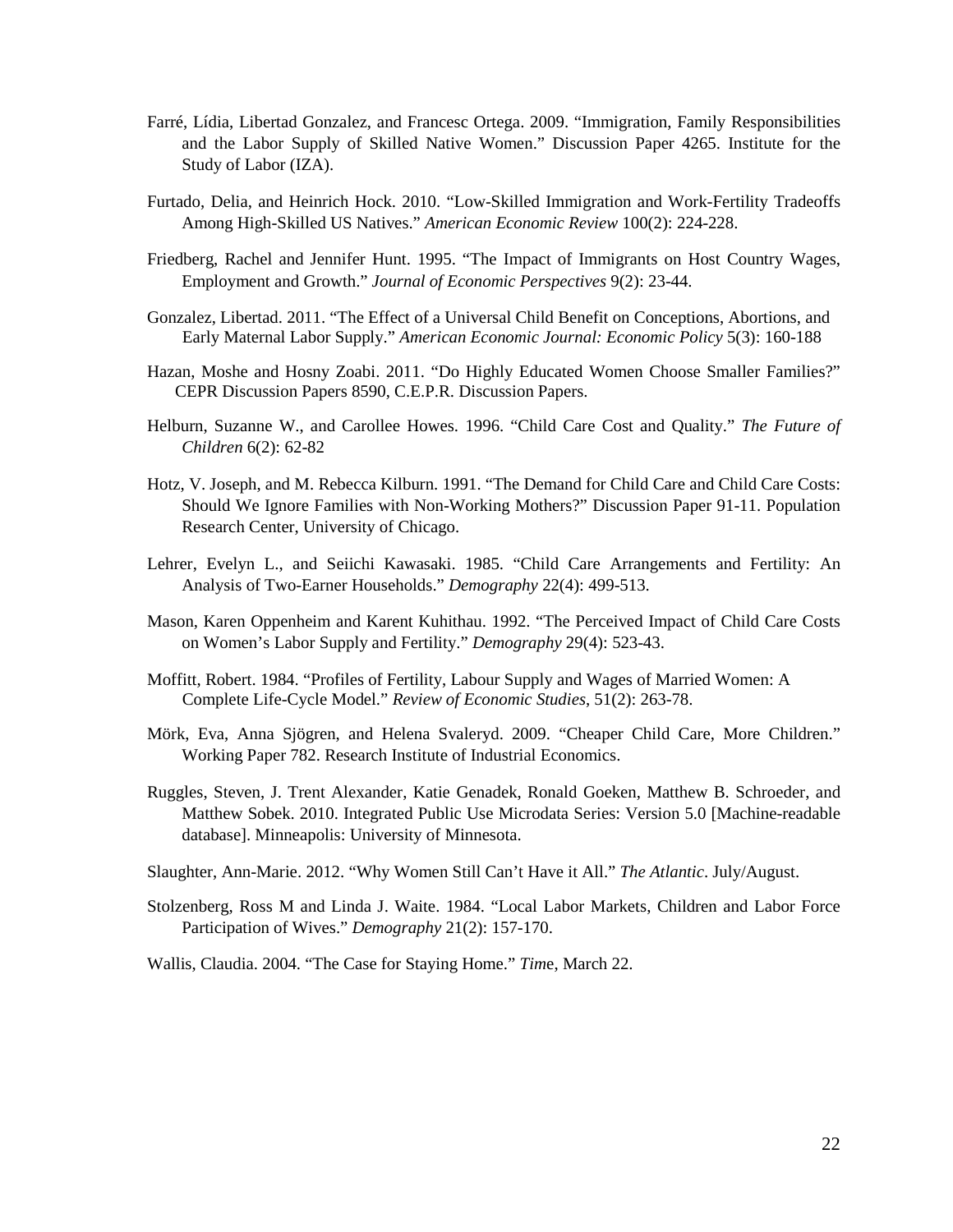#### Table 1: Descriptive Statistics

|                                               | Total  |           | Low Percent Immigrant |           | <b>High Percent Immigrant</b> |           |
|-----------------------------------------------|--------|-----------|-----------------------|-----------|-------------------------------|-----------|
|                                               | Mean   | <b>SD</b> | Mean                  | <b>SD</b> | Mean                          | <b>SD</b> |
| Child                                         | 0.072  | 0.259     | 0.075                 | 0.264     | 0.068                         | 0.251     |
| Share Working Age Low-Skilled Immigrant       | 0.083  | 0.075     | 0.036                 | 0.021     | 0.161                         | 0.068     |
| Age                                           | 32.322 | 5.666     | 32.228                | 5.663     | 32.478                        | 5.667     |
| <b>Graduate Degree</b>                        | 0.284  | 0.451     | 0.275                 | 0.446     | 0.299                         | 0.458     |
| Married                                       | 0.601  | 0.49      | 0.63                  | 0.483     | 0.553                         | 0.497     |
| <b>Black</b>                                  | 0.09   | 0.287     | 0.089                 | 0.285     | 0.092                         | 0.288     |
| Other Race                                    | 0.019  | 0.138     | 0.009                 | 0.093     | 0.037                         | 0.19      |
| Log Mean Income of College Educated Males     | 10.771 | 0.481     | 10.692                | 0.462     | 10.902                        | 0.484     |
| Proportion Married in Age Group, MSA, Year    | 0.601  | 0.134     | 0.63                  | 0.116     | 0.553                         | 0.147     |
| Proportion Black in Age Group, MSA, Year      | 0.09   | 0.061     | 0.089                 | 0.069     | 0.092                         | 0.047     |
| Proportion Other Race in Age Group, MSA, Year | 0.019  | 0.048     | 0.009                 | 0.009     | 0.037                         | 0.073     |

Notes: The variable "Child" takes the value one when a woman has a child of less than one year of age residing in the household. The variable "Other Race" is equal to one if the person is non-white, non-black, and non-Hispanic. The low percent immigrant sample includes people residing in MSAs where the fraction foreign born is below the mean for the entire sample. The high percent immigrant sample includes people residing in MSAs where the fraction foreign born is at or above the mean for the entire sample. The "Share Working Age Low-Skilled Immigrant" and "Log Mean Income of College Educated Males" variables constructed by MSA and year. The "Proportion Married," "Proportion Black," and "Proportion Other Race" are constructed by MSA, year, and age group. The two age groups are 22-31 and 32-42. Means are weighted by Census-provided person weights.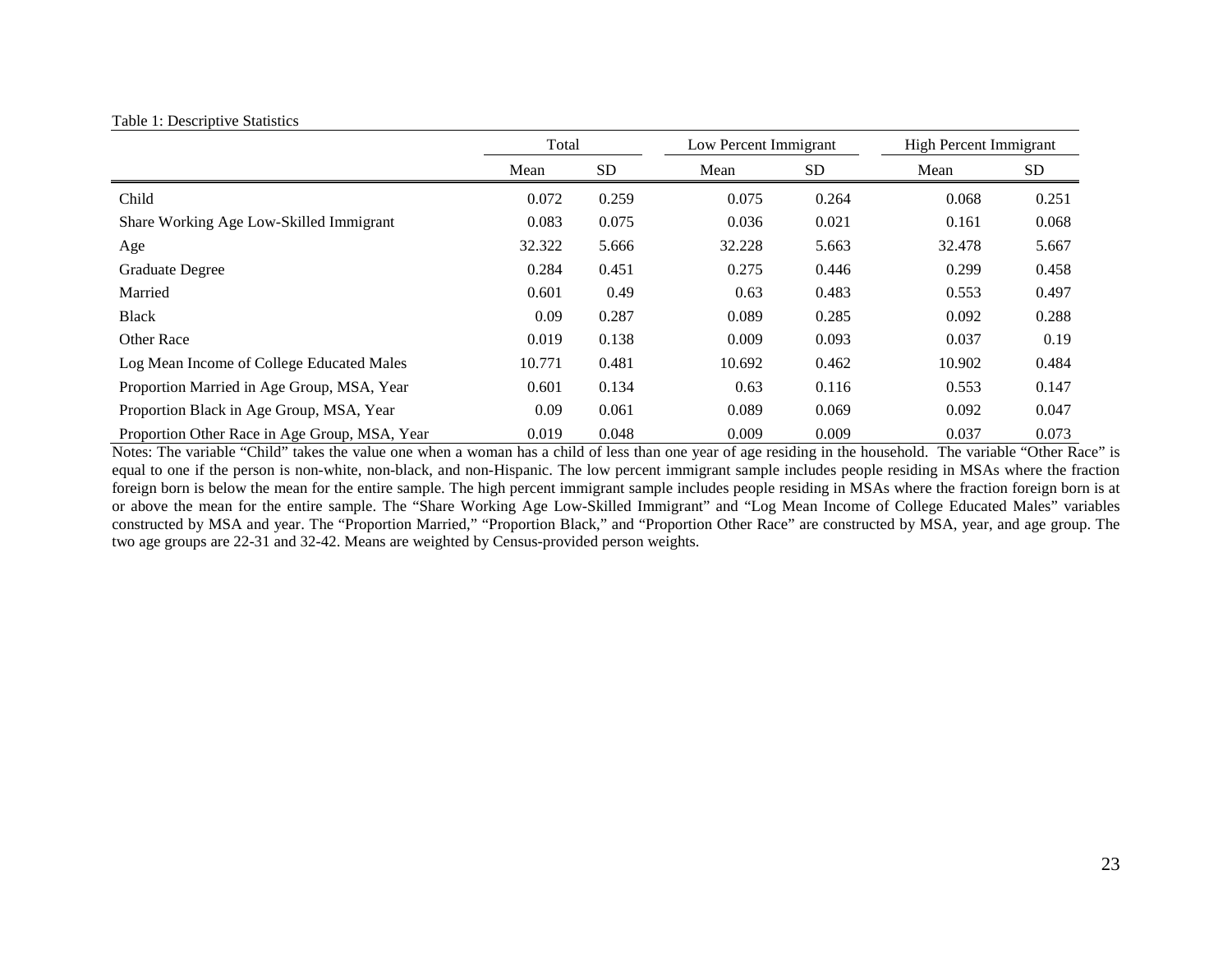| DEPENDENT VARIABLE: CHILD                                    | <b>OLS</b>     | <b>OLS</b>     | IV          |
|--------------------------------------------------------------|----------------|----------------|-------------|
|                                                              | 1              | $\mathfrak{2}$ | 3           |
| Share Working Age Low-Skilled Immigrant                      | $0.032***$     | $0.067***$     | $0.285**$   |
|                                                              | (0.010)        | (0.025)        | (0.134)     |
| <b>Graduate Degree</b>                                       | $0.005***$     | $0.005***$     | $0.005***$  |
|                                                              | (0.001)        | (0.001)        | (0.001)     |
| Married                                                      | $0.115***$     | $0.115***$     | $0.115***$  |
|                                                              | (0.001)        | (0.001)        | (0.001)     |
| <b>Black</b>                                                 | $0.004***$     | $0.004***$     | $0.004***$  |
|                                                              | (0.001)        | (0.001)        | (0.001)     |
| Other Race                                                   | $-0.005**$     | $-0.005**$     | $-0.005**$  |
|                                                              | (0.002)        | (0.002)        | (0.002)     |
| Log Mean Income of Males with College                        | $0.015***$     | 0.017          | $-0.003$    |
| Degree                                                       | (0.005)        | (0.014)        | (0.016)     |
| Proportion Married in Age Group,                             | $0.072***$     | $0.157***$     | $0.164***$  |
| MSA, Year                                                    | (0.010)        | (0.018)        | (0.019)     |
| Proportion Black in Age Group,                               | $-0.024**$     | $0.120***$     | 0.069       |
| MSA, Year                                                    | (0.011)        | (0.042)        | (0.049)     |
| Proportion Other Race in Age Group,                          | $-0.017*$      | $-0.388***$    | $-0.454***$ |
| MSA, Year                                                    | (0.010)        | (0.092)        | (0.109)     |
| Age Fixed Effects                                            | Yes            | Yes            | Yes         |
| Year Fixed Effects                                           | Yes            | Yes            | Yes         |
| <b>MSA Fixed Effects</b>                                     | N <sub>o</sub> | Yes            | Yes         |
| First Stage F (excluded instrument)                          |                |                | 14.42       |
| N<br>$\overline{1}$<br>1.1<br>$\blacksquare$<br>$\mathbf{X}$ | 607,790        | 607,790        | 607,790     |

Table 2: Baseline Regressions

Notes: Standard errors clustered by MSA and year. \*\*\* p<0.01, \*\* p<0.05, \* p<0.10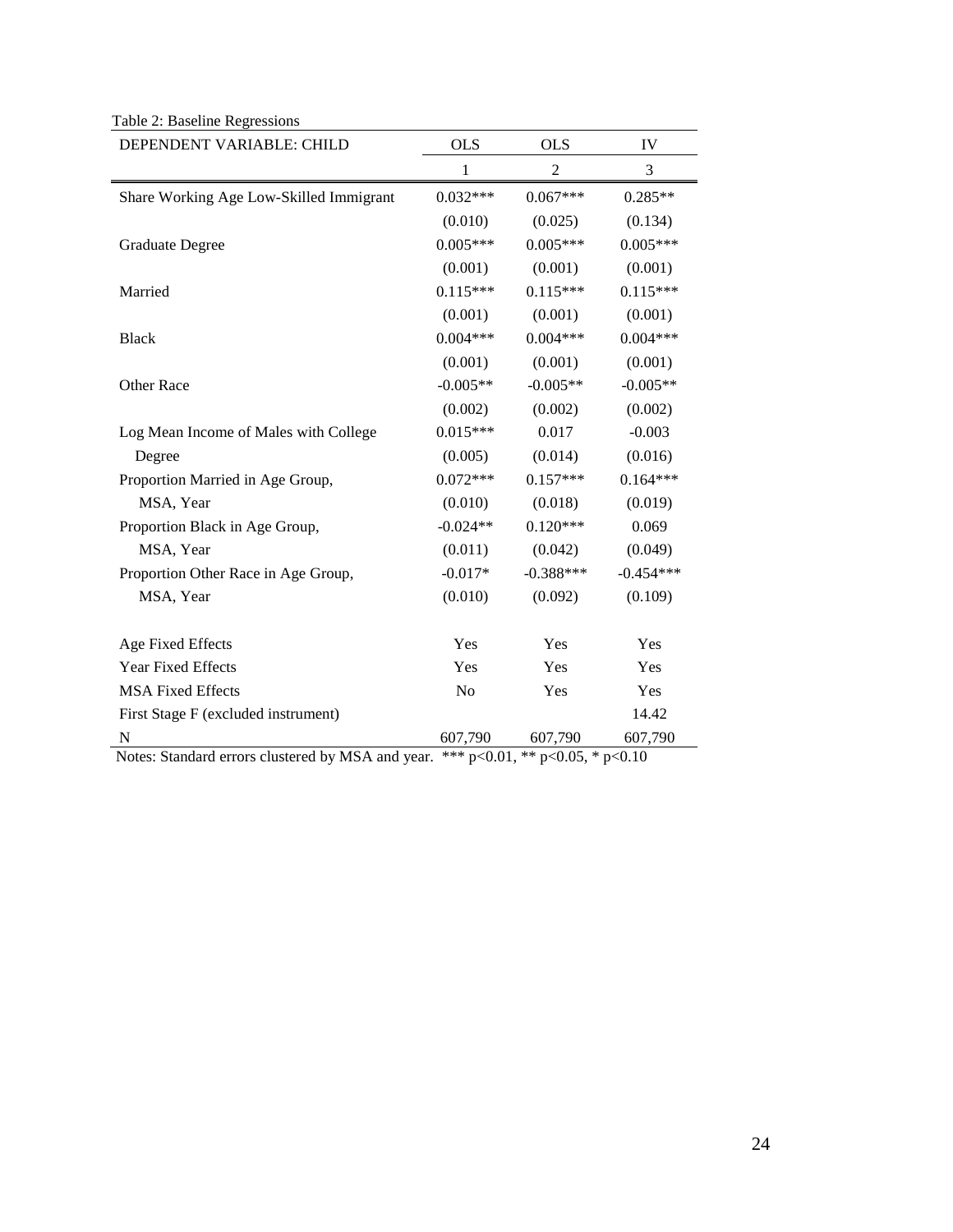|  |  |  | Table 3: 2SLS Regressions by Age and Parity |  |  |  |  |
|--|--|--|---------------------------------------------|--|--|--|--|
|--|--|--|---------------------------------------------|--|--|--|--|

| DEPENDENT VARIABLE: CHILD                 | <b>Full Sample</b> | $0 \text{ vs } 1$<br>child<br>2 | $1 \text{ vs } 2$<br>children<br>3 | $2 \text{ vs } 3$<br>children<br>4 | $3 +$<br>children<br>5 |
|-------------------------------------------|--------------------|---------------------------------|------------------------------------|------------------------------------|------------------------|
|                                           |                    |                                 |                                    |                                    |                        |
| Share Working Age Low-Skilled Immigrant   | 0.104              | $0.135*$                        | 0.166                              | $0.346**$                          | 0.495                  |
|                                           | (0.098)            | (0.077)                         | (0.152)                            | (0.165)                            | (0.307)                |
| Share Working Age Low-Skilled Immigrant X | $-0.003$           |                                 |                                    |                                    |                        |
| Age 29 to 35                              | (0.017)            |                                 |                                    |                                    |                        |
| Share Working Age Low-Skilled Immigrant X | $0.145***$         |                                 |                                    |                                    |                        |
| Age $36+$                                 | (0.015)            |                                 |                                    |                                    |                        |
|                                           |                    |                                 |                                    |                                    |                        |
| Mean of the Dependent Variable            | 0.072              | 0.047                           | 0.158                              | 0.133                              | 0.147                  |
| N                                         | 607,790            | 424,677                         | 228,784                            | 169,833                            | 57,542                 |

Notes: The second column shows results of regressions conducted on a sample with either zero or one child, the third column uses a sample of one or two children, the third column two or three children, and the last column three or more children. Standard errors clustered by MSA and year. All regressions include the full set of controls shown in Table 2 including MSA, year, and age fixed effects. \*\*\* p<0.01, \*\* p<0.05, \* p<0.10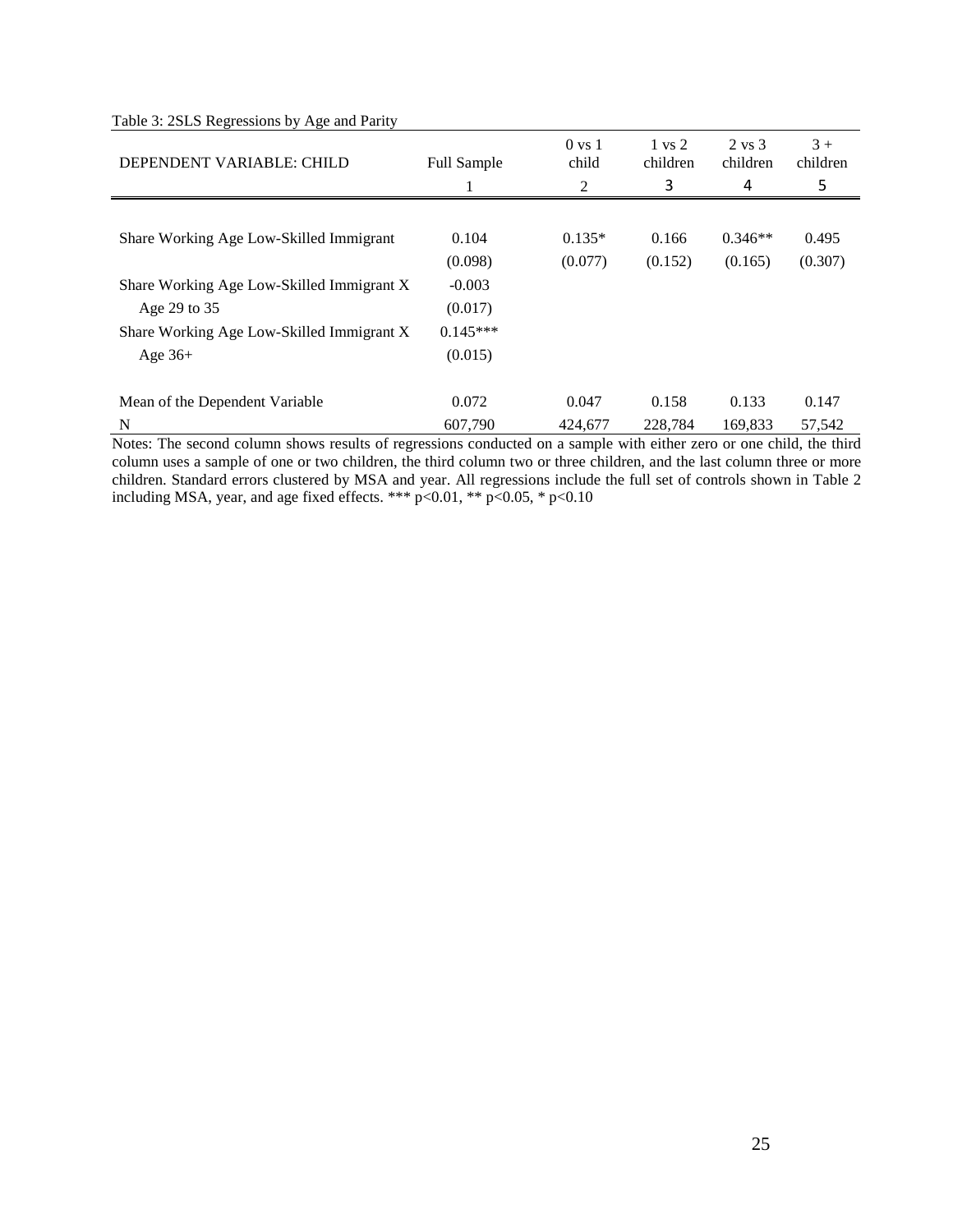#### Table 4: 2SLS Regressions on Household Services Markets

|                                         | Childcare      |                                                    |                                 | Private Households                                              |                | Food Services                                      |  |
|-----------------------------------------|----------------|----------------------------------------------------|---------------------------------|-----------------------------------------------------------------|----------------|----------------------------------------------------|--|
|                                         | Median<br>Wage | Proportion of<br>Labor Force in<br>Occupation<br>C | Median<br>Wage<br>$\mathcal{R}$ | Proportion of<br>Labor Force in<br>Occupation<br>$\overline{4}$ | Median<br>Wage | Proportion of<br>Labor Force in<br>Occupation<br>6 |  |
| Share Working Age Low-Skilled Immigrant | $-3.671***$    | 0.020                                              | $-0.846**$                      | $0.044***$                                                      | $-0.549$       | 0.036                                              |  |
|                                         | (1.089)        | (0.021)                                            | (0.384)                         | (0.015)                                                         | (0.476)        | (0.031)                                            |  |
| Log Mean Income of Males with College   | $0.746***$     | $-0.005*$                                          | $0.537***$                      | $-0.006**$                                                      | $0.548***$     | $-0.014***$                                        |  |
| in MSA, Year                            | (0.163)        | (0.003)                                            | (0.087)                         | (0.003)                                                         | (0.097)        | (0.004)                                            |  |
| <b>Year Fixed Effects</b>               | Yes            | Yes                                                | Yes                             | Yes                                                             | Yes            | Yes                                                |  |
| <b>MSA Fixed Effects</b>                | Yes            | Yes                                                | Yes                             | Yes                                                             | Yes            | Yes                                                |  |
| First Stage F (excluded instrument)     | 12.77          | 12.77                                              | 12.77                           | 12.77                                                           | 12.77          | 12.77                                              |  |
| $\mathbf N$                             | 354            | 354                                                | 354                             | 354                                                             | 354            | 304                                                |  |

Notes: Standard errors clustered by MSA and year. Median wages are constructed using a sample of workers, including natives, who report working more than zero hours in a typical week or worked more than zero hours in the reference week and who had positive yearly wages in the previous year. The proportion of the labor force in occupation measures the number of workers who report having the occupation divided by the total number of workers (in the person's MSA and year). \*\*\* p<0.01, \*\* p<0.05, \* p<0.10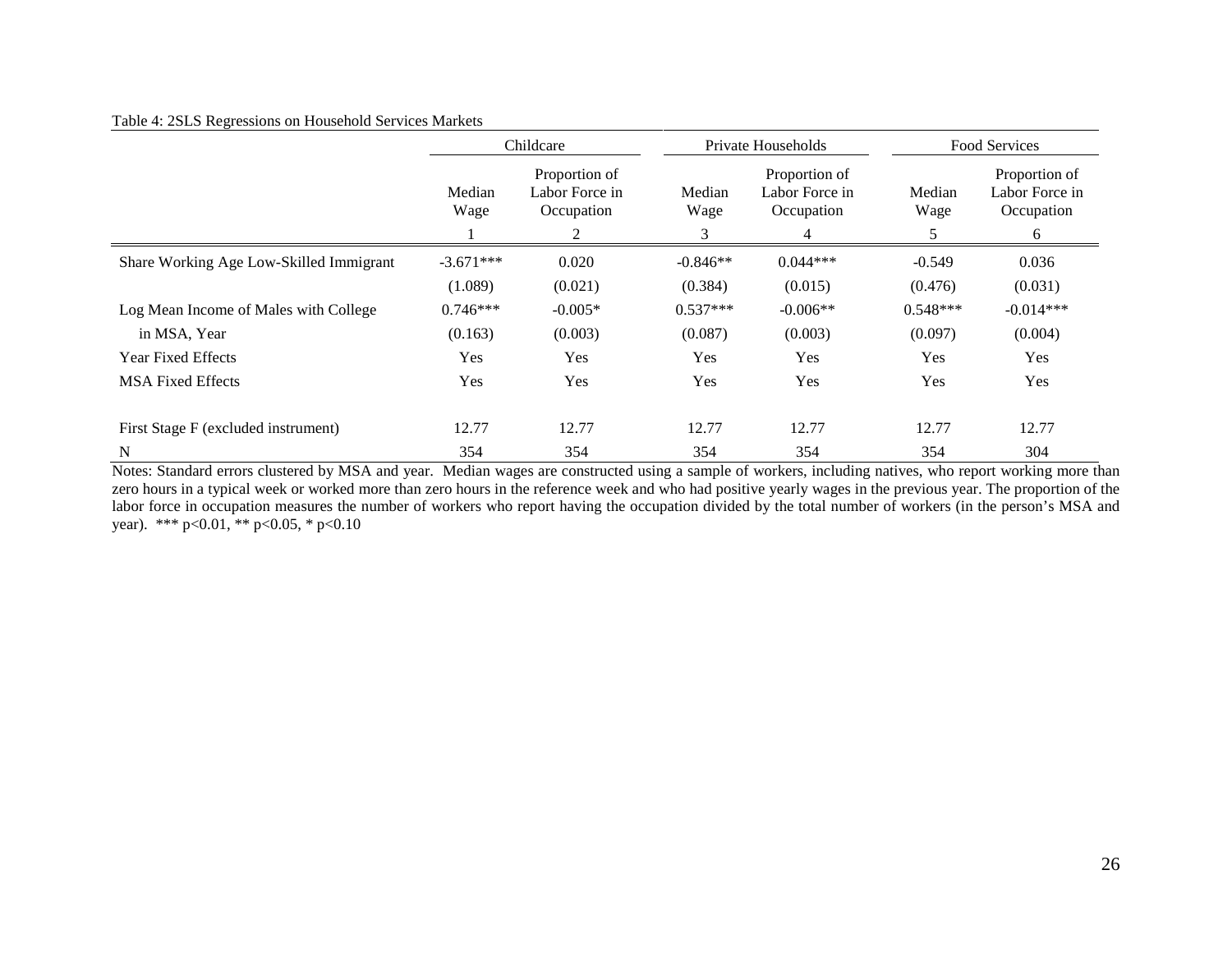### Table 5: Heterogeneous Responses to Immigrant Inflows

| DEPENDENT VARIABLE: CHILD               | Education |                 | <b>Marital Status</b> |           | Race      |              |          | Full Sample |
|-----------------------------------------|-----------|-----------------|-----------------------|-----------|-----------|--------------|----------|-------------|
|                                         | College   | Graduate Degree | Married               | Unmarried | White     | <b>Black</b> | Other    |             |
|                                         |           | 2               | 3                     | 4         | 5         | 6            |          | 8           |
| Share Working Age Low-Skilled Immigrant | $0.193*$  | $0.442***$      | $0.430**$             | 0.018     | $0.365**$ | $-0.125$     | $-0.123$ |             |
|                                         | (0.116)   | (0.159)         | (0.213)               | (0.017)   | (0.162)   | (0.133)      | (0.124)  |             |
| Share Working Age Low-Skilled Immigrant |           |                 |                       |           |           |              |          | $0.924**$   |
| from High Childcare Countries           |           |                 |                       |           |           |              |          | (0.374)     |
| Share Working Age Low-Skilled Immigrant |           |                 |                       |           |           |              |          | 0.148       |
| from Low Childcare Countries            |           |                 |                       |           |           |              |          | (0.232)     |
| Mean of Dependent Variable              | 0.073     | 0.075           | 0.116                 | 0.006     | 0.075     | 0.055        | 0.059    | 0.073       |
| N                                       | 432.136   | 175.654         | 371.269               | 236.521   | 544,776   | 51.059       | 11,955   | 607.790     |

Notes: The married sample, shown in column 3, consists of married women with a spouse present. The unmarried sample, shown in column 4, consists of all others including cohabiting, divorced, widowed, and never married women. All regressions are run using 2SLS and include the full set of controls shown in Table 2 including MSA, year, and age fixed effects. \*\*\* p<0.01, \*\* p<0.05, \* p<0.10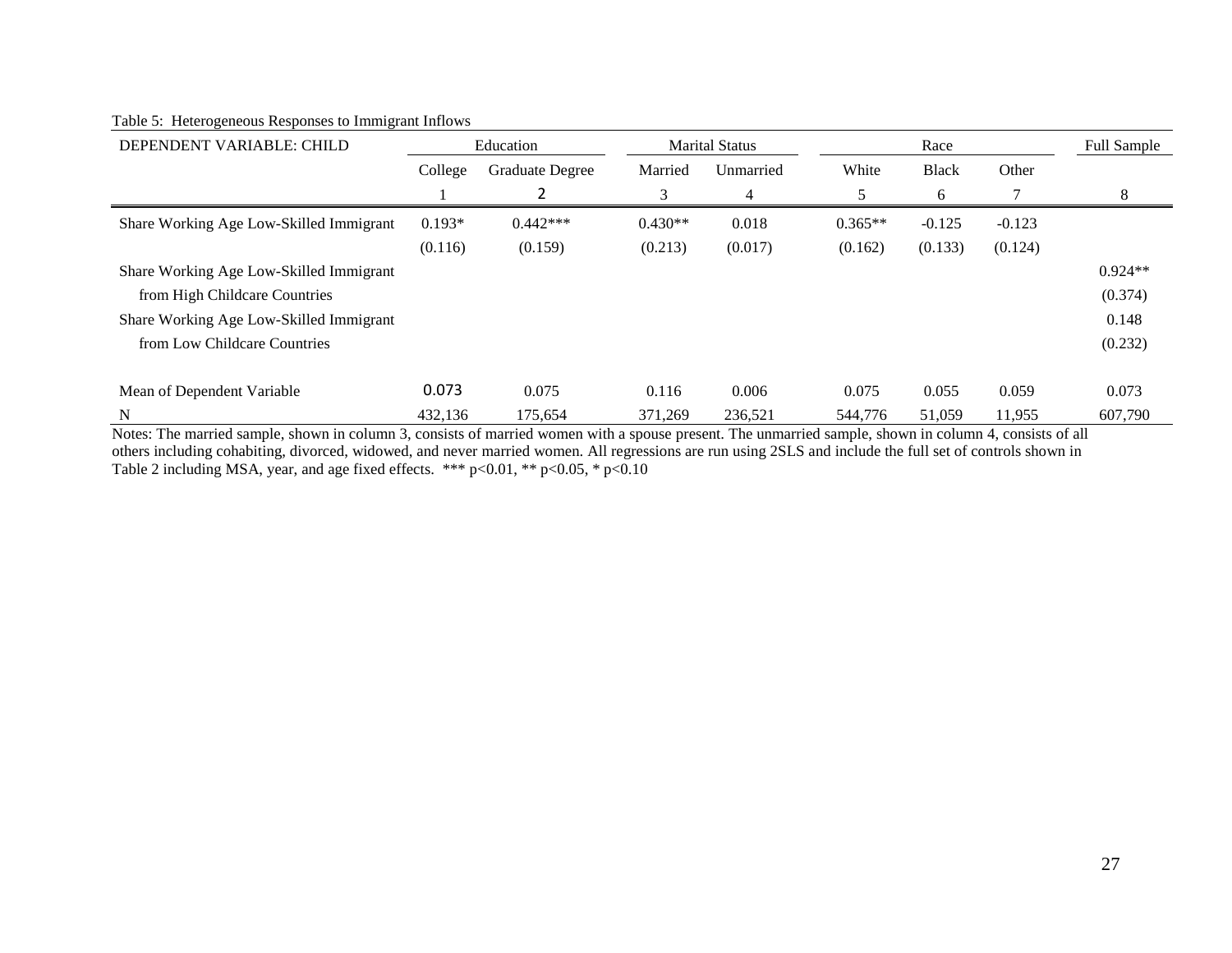| DEPENDENT VARIABLE: USUAL HOURS         | More than 0 | 35 or more       | 40 or more  | 50 or more     |
|-----------------------------------------|-------------|------------------|-------------|----------------|
| PER WEEK ARE                            | 1           | $\boldsymbol{2}$ | 3           | $\overline{4}$ |
| Share Working Age Low-Skilled Immigrant | $-0.255***$ | 0.139            | 0.238       | $0.782**$      |
|                                         | (0.094)     | (0.120)          | (0.371)     | (0.342)        |
| <b>Graduate Degree</b>                  | $0.064***$  | $0.073***$       | $0.066***$  | $0.059***$     |
|                                         | (0.002)     | (0.003)          | (0.003)     | (0.003)        |
| Married                                 | $-0.123***$ | $-0.229***$      | $-0.212***$ | $-0.076***$    |
|                                         | (0.002)     | (0.003)          | (0.003)     | (0.003)        |
| <b>Black</b>                            | $0.046***$  | $0.093***$       | $0.059***$  | $-0.056***$    |
|                                         | (0.003)     | (0.004)          | (0.008)     | (0.004)        |
| Other Race                              | 0.003       | $0.036***$       | $0.037***$  | $-0.004$       |
|                                         | (0.005)     | (0.007)          | (0.006)     | (0.006)        |
| Log Mean Income of Males with College   | $-0.032$    | 0.042            | $0.143***$  | $0.093**$      |
| in MSA, Year                            | (0.021)     | (0.029)          | (0.050)     | (0.040)        |
| Proportion Married in Age Group,        | 0.007       | $-0.201***$      | $-0.195***$ | $-0.026$       |
| MSA, Year                               | (0.029)     | (0.045)          | (0.047)     | (0.025)        |
| Proportion Black in Age Group,          | $0.151***$  | 0.075            | 0.084       | $-0.189**$     |
| MSA, Year                               | (0.050)     | (0.092)          | (0.128)     | (0.090)        |
| Proportion Other Race in Age Group,     | $-0.350***$ | $-0.722***$      | $-0.561***$ | $0.431***$     |
| MSA, Year                               | (0.132)     | (0.241)          | (0.206)     | (0.112)        |
| Age Fixed Effects                       | Yes         | Yes              | Yes         | Yes            |
| <b>Year Fixed Effects</b>               | Yes         | Yes              | Yes         | Yes            |
| <b>MSA Fixed Effects</b>                | Yes         | Yes              | Yes         | Yes            |
| Mean of Dependent Variable              | 0.124       | 0.696            | 0.617       | 0.127          |
| N                                       | 607,790     | 607,790          | 607,790     | 607,790        |

Table 6: Labor Supply Responses to Immigrant Share

Notes: The dependent variable in column 1 is a dummy variable equal to one if the woman works more than zero hours in a typical week, in column 2 the dependent variable equals one if the woman works at least 35 hours in a typical week, in column 3 at least 40 hours and in column 4 at least 50 hours. All regressions are run using 2SLS.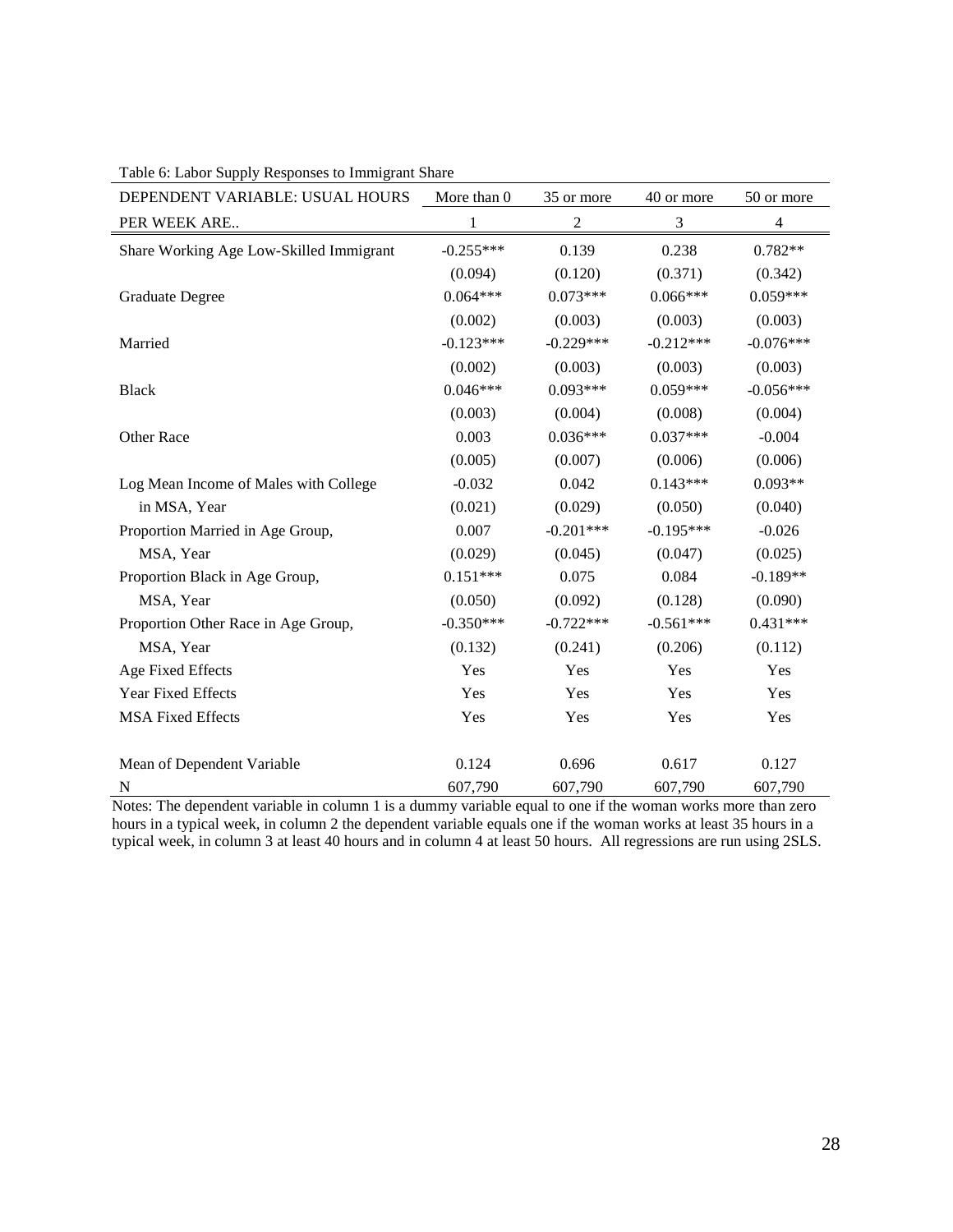|                                                                                             |          | College Only  | <b>Graduate Degree</b> |               |  |
|---------------------------------------------------------------------------------------------|----------|---------------|------------------------|---------------|--|
| DEPENDENT VARIABLE:                                                                         | Child    | Usually work  | Child                  | Usually work  |  |
|                                                                                             |          | 50 hours plus |                        | 50 hours plus |  |
|                                                                                             |          | 2             | 3                      | 4             |  |
| Share Working Age Low-Skilled Immigrant                                                     | $0.193*$ | $0.803**$     | $0.442***$             | $0.646**$     |  |
|                                                                                             | (0.116)  | (0.390)       | (0.159)                | (0.258)       |  |
| N                                                                                           | 432,136  | 432,136       | 175,654                | 175,654       |  |
| Mean of Dependent Variable                                                                  | 0.0749   | 0.164         | 0.0727                 | 0.113         |  |
| Ratio of Effect on Fertility to Effect on Work                                              |          | 0.24          |                        | 0.68          |  |
| Ratio of Effect on Fertility to Effect on Work<br>(adjusted by means of dependent variable) |          | 0.53          |                        | 1.06          |  |

#### Table 7: 2SLS Fertility and Labor Supply Regressions by Education

Notes: Regression results shown in the first two columns are constructed using a sample of women with no more than a college degree while the last two columns are constructed using a sample of women with a graduate degree. The ratio of the effect on fertility to the effect on work divides the estimated coefficient in the first row of column 1 (or column 3) by the estimated coefficient in column 2 (or 4). When adjusted by the means of the dependent variable, the estimated fertility coefficient is first divided by average fertility of the given sample and the estimated labor supply coefficient is first divided by the mean labor supply of the given sample. For example, for the college only sample, the adjusted ratio of .53 is equal to (.193/.0749)/(.803/.164). All regressions are run using 2SLS and include the full set of controls shown in Table 2 including MSA, year, and age fixed effects. \*\*\*  $p<0.01$ , \*\*  $p<0.05$ , \*  $p<0.10$ .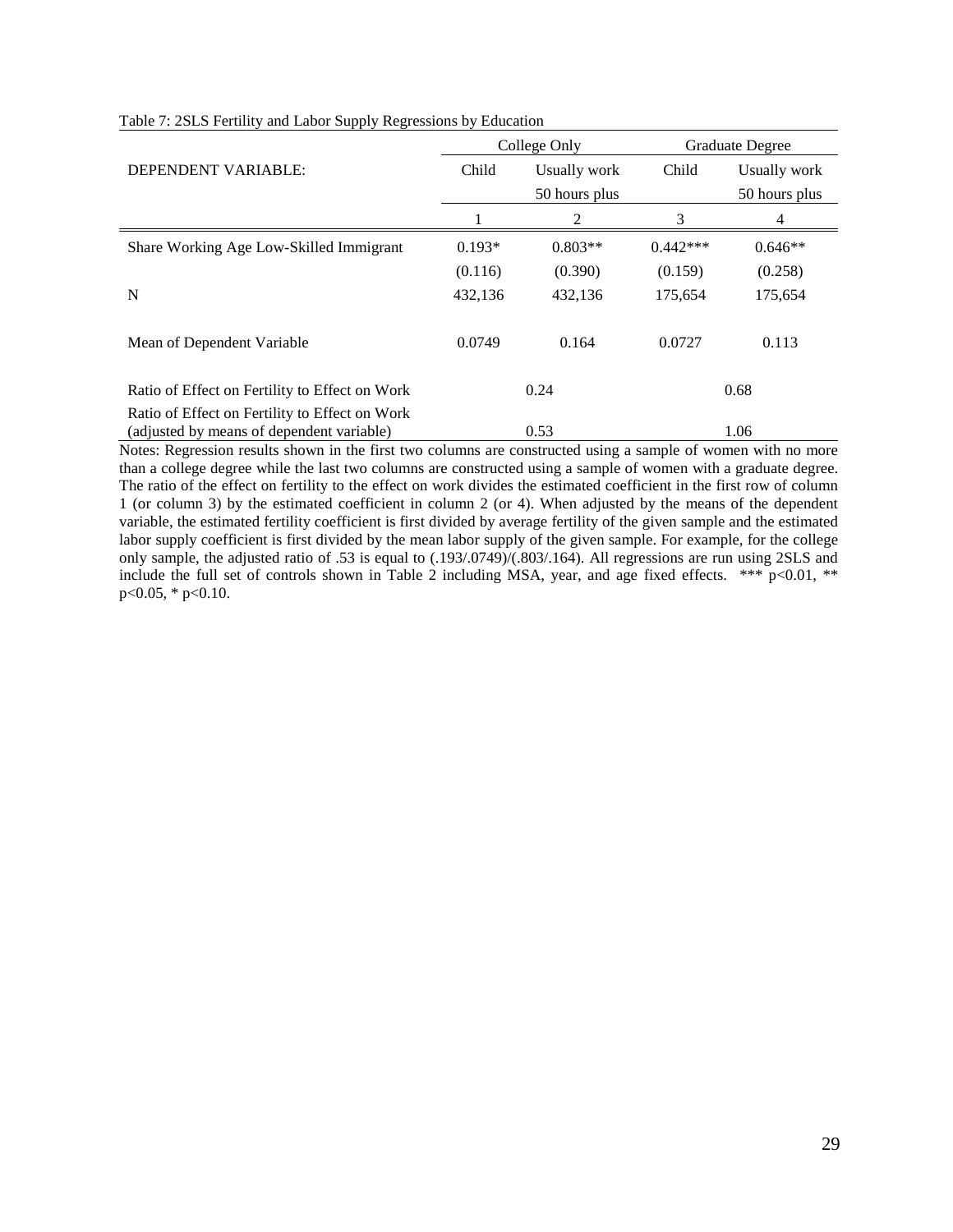|                                                                                   |           | Married       | Unmarried |               |  |
|-----------------------------------------------------------------------------------|-----------|---------------|-----------|---------------|--|
| DEPENDENT VARIABLE:                                                               | Child     | Usually work  | Child     | Usually work  |  |
|                                                                                   |           | 50 hours plus |           | 50 hours plus |  |
|                                                                                   |           | 2             | 3         | 4             |  |
| Share Working Age Low-Skilled                                                     |           |               |           |               |  |
| Immigrant                                                                         | $0.430**$ | $0.526***$    | 0.0182    | $0.930*$      |  |
|                                                                                   | (0.213)   | (0.189)       | (0.0170)  | (0.476)       |  |
| N                                                                                 | 371,269   | 371,269       | 236,521   | 236,521       |  |
| Mean of Dependent Variable                                                        | 0.116     | 0.102         | 0.00567   | 0.168         |  |
| Ratio of Effect on Fertility to Effect on<br>Work                                 |           | 0.82          |           | 0.02          |  |
| Ratio of Effect on Fertility to Effect on<br>Work (adjusted by means of dependent |           |               |           |               |  |
| variable)                                                                         |           | 0.72          |           | 0.58          |  |

Notes: Regression results shown in the first two columns are constructed using a sample of married women while the last two columns are constructed using a sample of women who are not currently married (cohabiting, divorced, widowed, or never married women). The ratio of the effect on fertility to the effect on work divides the estimated coefficient in the first row of column 1 (or column 3) by the estimated coefficient in column 2 (or 4). When adjusted by the means of the dependent variable, the estimated fertility coefficient is first divided by average fertility of the given sample and the estimated labor supply coefficient is first divided by the mean labor supply of the given sample. For example, for the married sample, the adjusted ratio of .72 is equal to (.430/.116)/(.526/.102). All regressions are run using 2SLS and include the full set of controls shown in Table 2 including MSA, year, and age fixed effects. \*\*\* p<0.01, \*\* p<0.05, \* p<0.10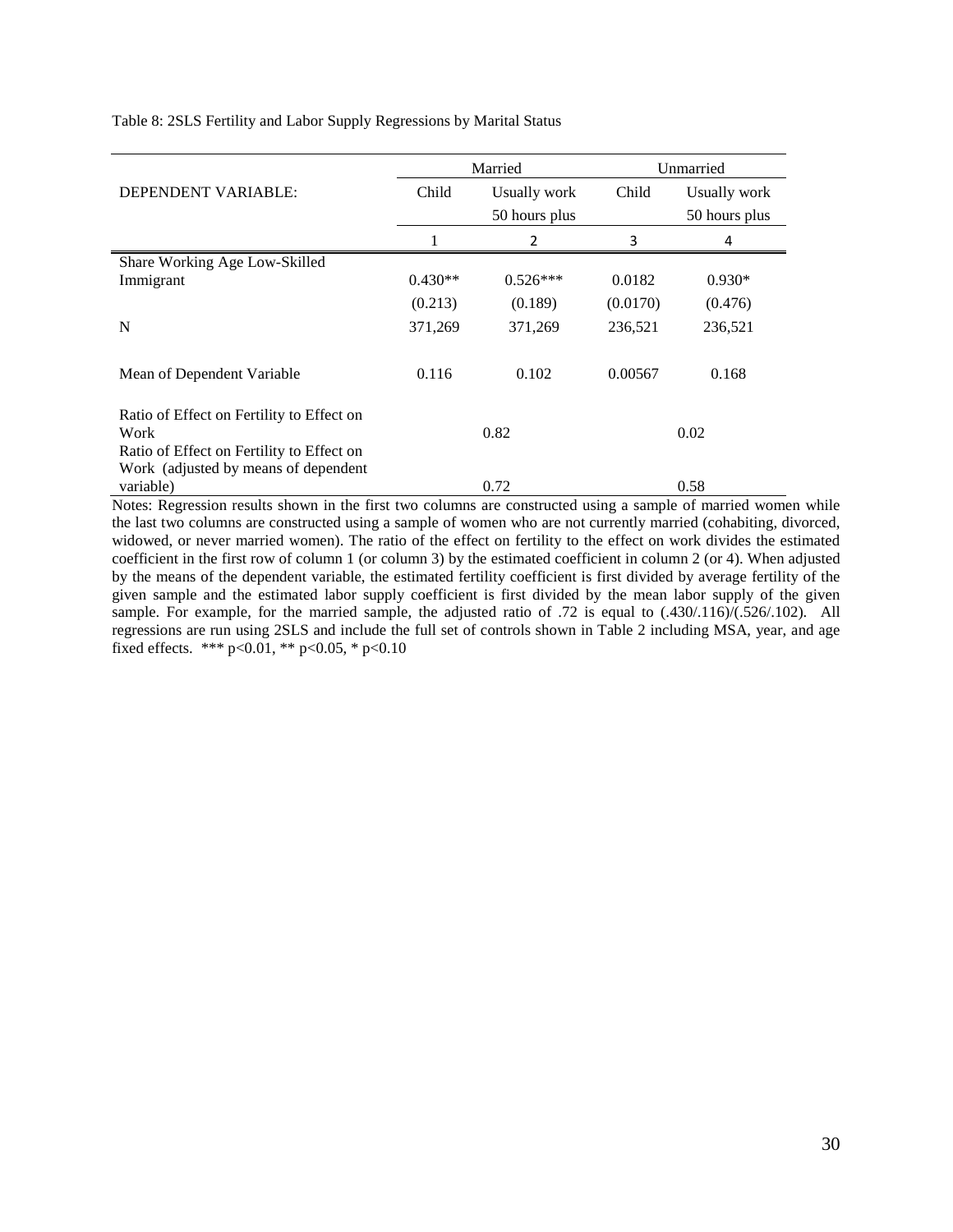# **Appendix 1**

|                                         | Log of Wages at the |                 |                 |  |  |
|-----------------------------------------|---------------------|-----------------|-----------------|--|--|
|                                         | 25th Percentile     | 50th Percentile | 75th Percentile |  |  |
|                                         |                     | 2               | 3               |  |  |
| Panel A: Childcare                      |                     |                 |                 |  |  |
| Share Working Age Low-Skilled Immigrant | $-4.977***$         | $-3.671***$     | $-2.348***$     |  |  |
|                                         | (1.441)             | (1.089)         | (0.769)         |  |  |
| N                                       | 354                 | 354             | 354             |  |  |
| Panel B: Housekeeping                   |                     |                 |                 |  |  |
| Share Working Age Low-Skilled Immigrant | $-1.304***$         | $-0.846**$      | $-1.506***$     |  |  |
|                                         | (0.430)             | (0.384)         | (0.520)         |  |  |
| $\mathbf N$                             | 354                 | 354             | 354             |  |  |
| Panel C: Food Services                  |                     |                 |                 |  |  |
| Share Working Age Low-Skilled Immigrant | $-0.709$            | $-0.549$        | $-0.415$        |  |  |
|                                         | (0.654)             | (0.476)         | (0.366)         |  |  |
| N                                       | 354                 | 354             | 354             |  |  |

Table A1: Impacts of Immigration at Various Points of Wage Distribution

Notes: All of the estimates shown in this table are constructed from separate 2SLS regressions. All regressions include a control for (log) annual wage income among male college graduates as well as MSA and year fixed effects. Column 2 shows impacts of low skilled immigrant inflows on median wages of the three household services industries. Columns 1 and 3 present estimates of the effect of immigrant inflows on wages at the  $25<sup>th</sup>$  and  $75<sup>th</sup>$ percentile, respectively, in the three industries. \*\*\* p<0.01, \*\* p<0.05, \* p<0.10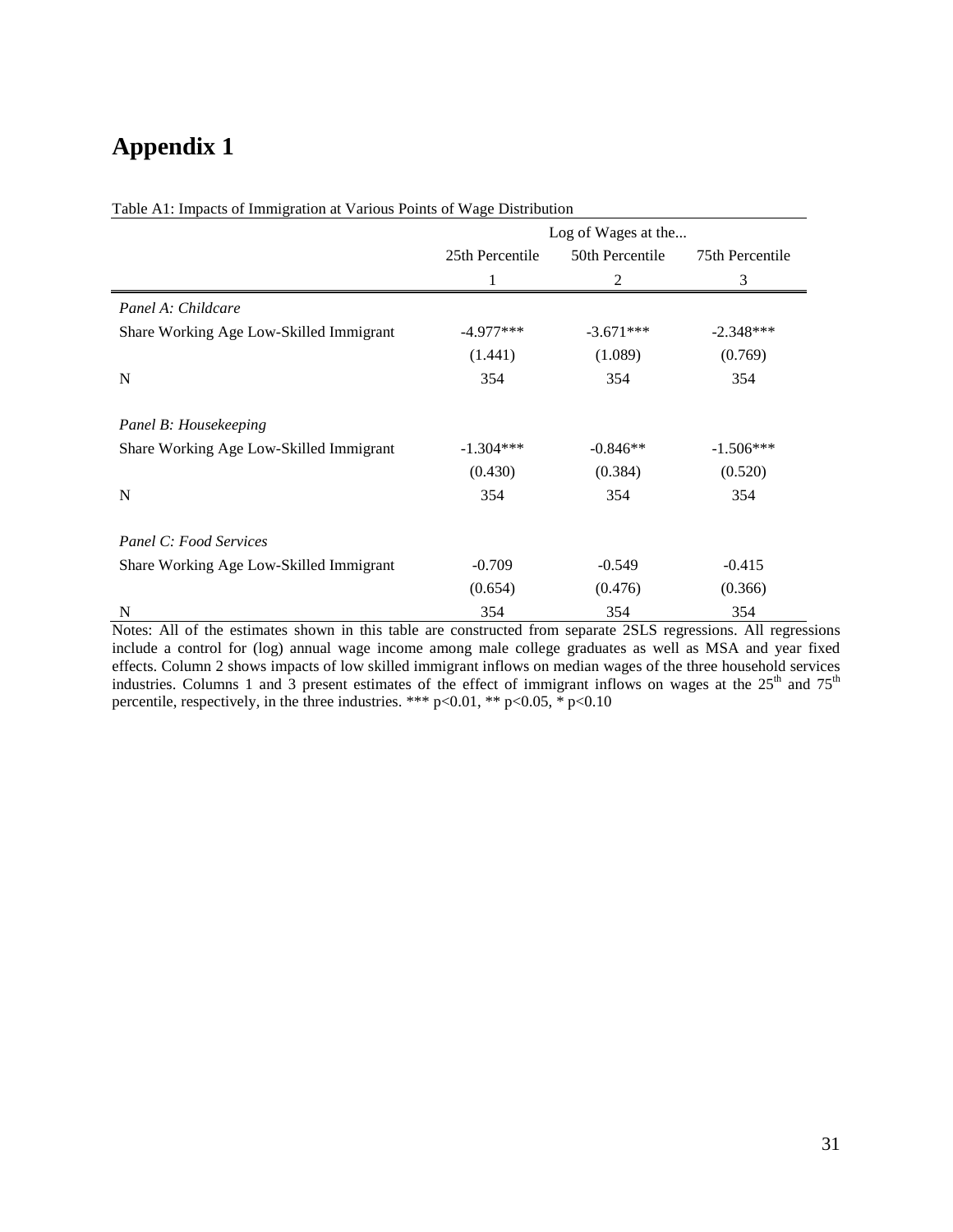| DEPENDENT VARIABLE: CHILD               | $\langle$ High<br>School<br>Degree | High School<br>Degree<br>2 | College<br>Degree<br>3 | Graduate<br>Degree<br>4 |
|-----------------------------------------|------------------------------------|----------------------------|------------------------|-------------------------|
| Share Working Age Low-Skilled Immigrant | $-0.00823$<br>(0.0880)             | $0.0947***$<br>(0.0366)    | $0.193*$<br>(0.116)    | $0.442***$<br>(0.159)   |
| N<br>Mean of Dependent Variable         | 220,998<br>0.0592                  | 1,502,966<br>0.0650        | 432,136<br>0.0727      | 175,654<br>0.0749       |

#### Table A2: Heterogeneous Responses to Immigrant Inflows by Education

Notes: All of the estimates shown in this table are constructed from separate 2SLS regressions. Results in the first column are constructed using a sample of women with less than a high school degree. The second column sample includes women with a high school degree and potentially some college. The third and fourth columns reproduce results shown in Table 5 for convenience. All regressions include the full set of controls shown in Table 2 including MSA, year, and age fixed effects.